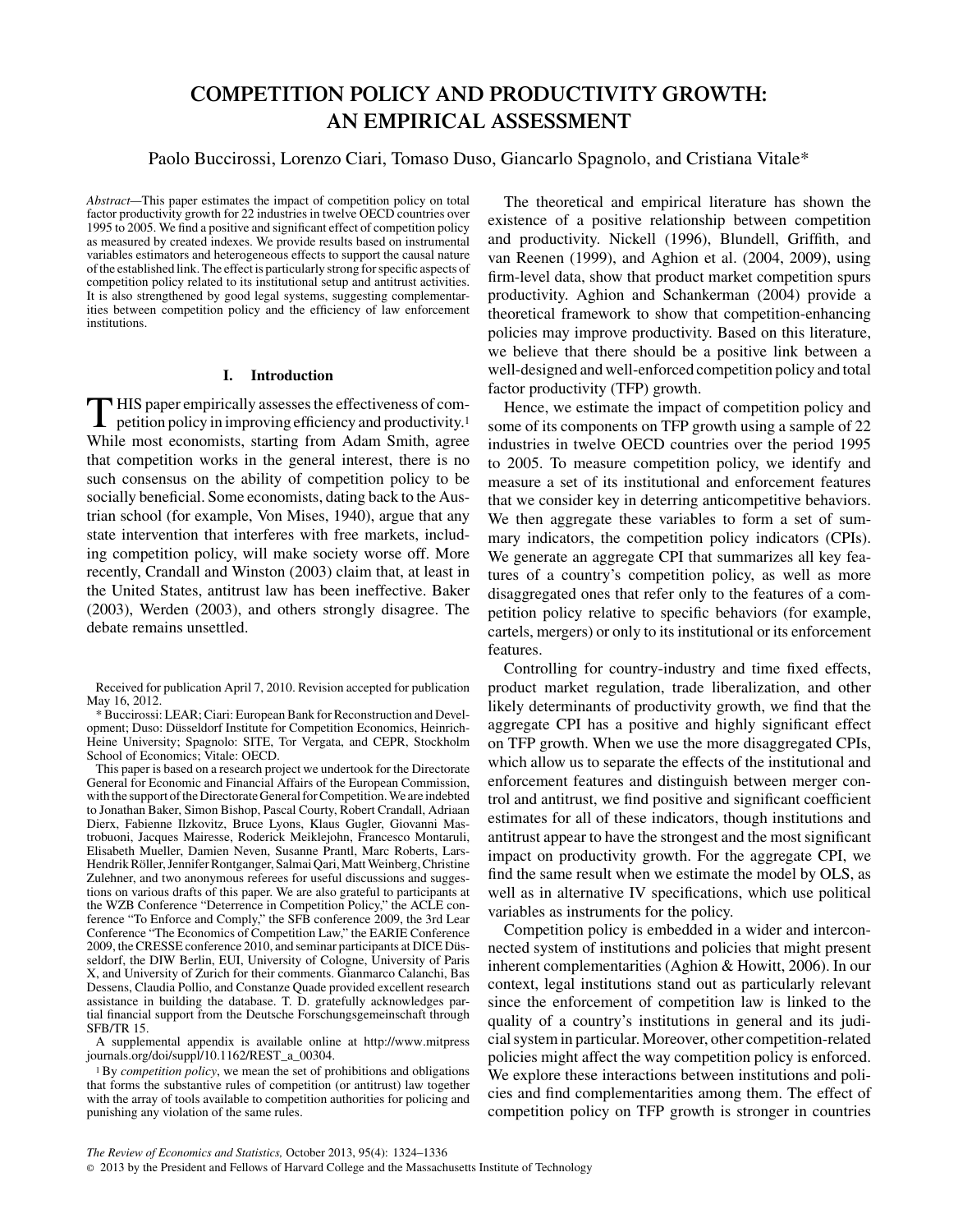where the costs of enforcing contracts are lower and the quality of the judicial system is higher, as well as in industries where no other sector-specific authorities are in charge of regulating the competitive process. These results point to sizable complementarities between competition policy and the efficiency of legal institutions.2 Moreover, they contribute to our identification strategy.

Our paper contributes to the still very limited empirical literature that evaluates the effectiveness of competition policy. Dutz and Aydin (1999) and Dutz and Vagliasindi (2000) use a cross-section of 52 countries and a small sample of transition economies, respectively, and find a positive effect of antitrust effectiveness on GDP growth. However, they use subjective measures of competition policy that are based on the perceptions of market participants, which, as a consequence, may not correctly represent the objective features of a competition policy regime. Konings, van Cayseele, and Warzynski (2001) and Kee and Hoekman (2007) look at the impact of the introduction of competition policy on industrial mark-ups, respectively, in Belgium and the Netherlands and in a large panel of industries in developed and developing countries. Neither of the two papers finds direct evidence of a positive effect of the introduction of competition policy or competition law on markups.3 However, the measure of competition policy they use does not appear to capture all the features likely to have an impact on its effectiveness.

Our work is also closely related to the literature that examines the impact of regulation and other competitionenhancing policies on productivity growth. Nicoletti and Scarpetta (2003) focus on the direct effect of privatization and liberalization on TFP growth. They show that market-oriented regulatory reforms significantly contributed to improving productivity in OECD countries during the

1990s.4 Pavcnik (2002) finds a direct impact of trade liberalization on productivity improvements, which works through the reallocation of resources to more efficient producers. Several other papers look at the effect of competition and entry on productivity growth (Griffith & Harrison, 2004; Aghion et al., 2009). They use policy variables, such as the introduction of the EU single-market program or the U.K. privatization program, as instruments for competition, which is proxied by the price-cost margin, and entry. They show that these policies have a positive impact on competition and entry, and this in turn increases productivity. Unlike these latter studies, we focus on the direct effects of competition policy on productivity growth, without attempting to identify the channels through which this happens.

The remainder of the paper is organized as follows. Section II presents and discusses our empirical model and the identification strategy. Section III presents the CPIs and the data sample. Section IV discusses our results. Section V briefly concludes. Further information about the construction of the variables, as well as several additional regressions and robustness checks are reported in the extensive online appendix.

## **II. Econometric Specification**

The objective of competition policy is to deter behaviors that reduce competition. Therefore, the causal link between competition policy and efficiency goes through the impact of the former on market competition. Aghion and Schankerman (2004) provide a theoretical framework for explaining this link. They point out that competition-enhancing policies may improve productivity by facilitating the weeding out of less efficient firms; promoting cost reduction investments by incumbent firms; and encouraging entry of new, more efficient firms.5 To make robust causal inference on the effectiveness of competition policy, we analyze the direct link between the policy and TFP growth in country *i*, industry *j*, at time  $t(\Delta TFP_{i,j,t})$ :<sup>6</sup>

$$
\Delta TFP_{i,j,t} = \alpha + \beta CPI_{i,t-1} + \varepsilon_{i,j,t},\tag{1}
$$

<sup>4</sup> These results are partially challenged by Bourlès et al. (2010) and Amable, Demmou, and Ledezma (2009).

<sup>5</sup> More generally, competition acts as a selection process that reallocates market shares in favor of the most productive firms. Haskel (2000) provides empirical evidence of this process. Disney, Haskel, and Heden (2003) and Syverson (2004) show that competition reduces productivity dispersion, thus suggesting that inefficient firms are forced to either catch up or exit. Competition also presses managers to reduce x-inefficiency (Hicks, 1935; Leibenstein, 1966). This point is made theoretically by Nalebuff and Stiglitz (1983), while Vickers (1995), Nickell, Nicolitsas, and Dryden (1997), Griffith (2001), and Bloom and Van Reenen (2007) provide empirical evidence of a positive relationship between competition and x-efficiency.

<sup>6</sup> While under strict neoclassical assumptions, TFP disembodies technical change or dynamic efficiency, in practice it integrates a range of other efficiency effects, including those from organizational and institutional change, changes in returns to scale, and unmeasured inputs such as research and development and other intangible investments (Inklaar, Timmers & van Ark, 2008). Moreover, industry-level TFP also captures the effects of the reallocation of market shares across firms.

<sup>2</sup> The interaction between a country's legal rules and economic activities has attracted a great deal of interest following the work by La Porta et al. (1997, 1998). It has been shown that legal origins affect many dimensions, including bank ownership (La Porta et al., 2002), entry regulation (Djankov et al., 2002), labor market regulation (Botero et al., 2004), and government ownership of the media (Djankov, Glaeser et al., 2003). Some studies also looked at how the characteristics of the judiciary and other government institutions affect the security of property rights and contract enforcement (Djankov, La Porta et al., 2003; La Porta et al., 2008). On the basis of the results by Djankov, Glaeser et al. (2003) and La Porta et al. (2004), we expect that a lower level of formalism of the judicial procedures and greater judicial independence should improve the quality of the judicial review of the decisions made by competition authorities. Hence, we expect positive complementarities between several indicators of the quality of the judiciary system and competition policy. For a different view, see Malmendier (2009), who critically discusses the literature on the nexus between law, finance, and growth. The debate is still unsettled, and it is not the aim of this paper to enter it.

<sup>3</sup> See also Sproul (1993), who finds that prices increase in industries after a cartel has been discovered and convicted; Clarke and Evenett (2003), who find that the vitamin cartel reduces cartel prices in jurisdictions where antitrust conviction is more likely and costly; and Voigt (2009), who finds a positive effect of a set of indicators of the quality of competition policy on total factor productivity that disappears, however, when controlling for institutional quality.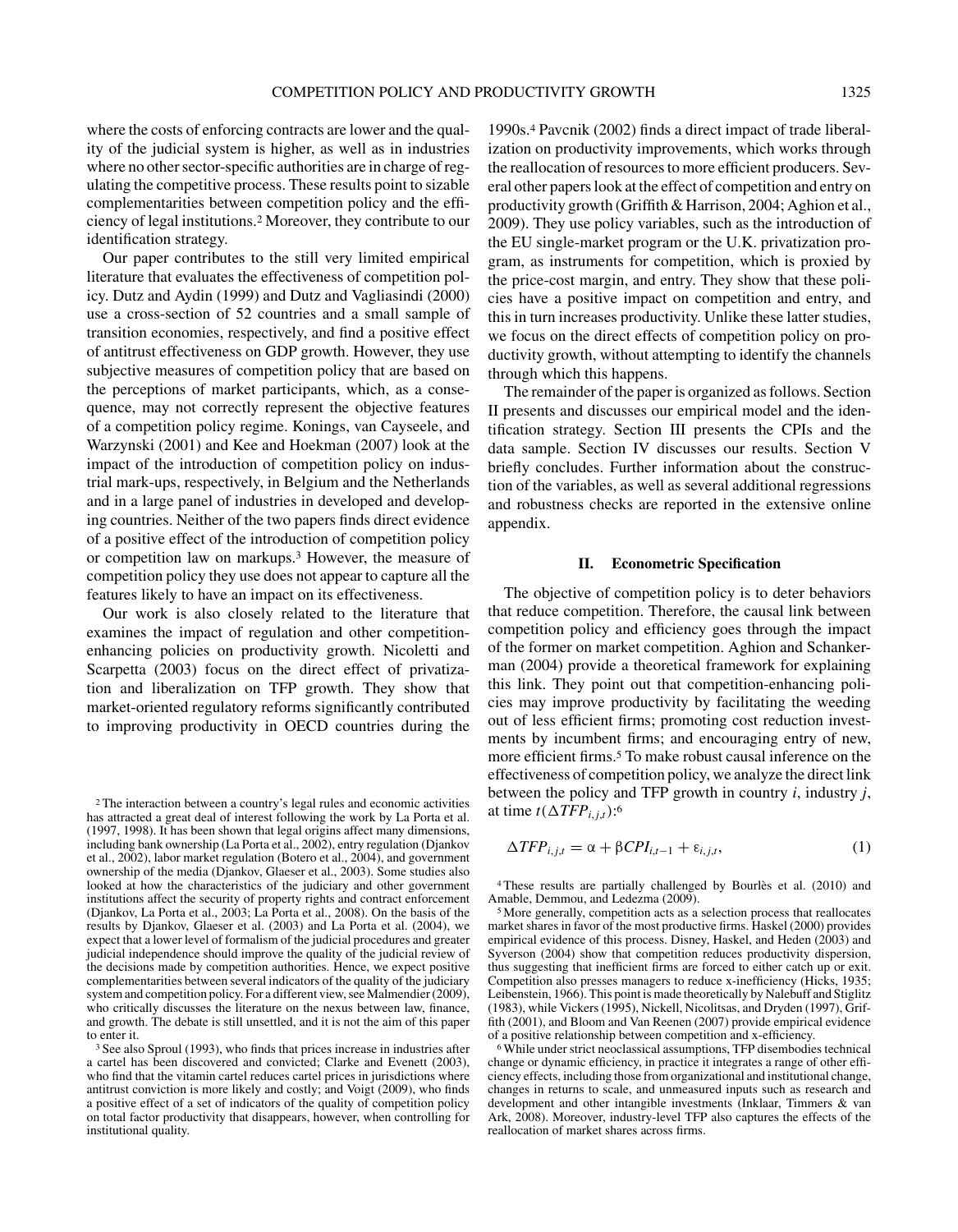where  $CPI_{t-1}$  is one of our indicators of the quality of competition policy in country *i* at time  $t - 1.7$  Following the literature (Nicoletti and Scarpetta, 2003; Griffith, Redding, & van Reenen, 2004) we model the unobserved heterogeneity by means of an error term, which takes the form  $\varepsilon_{i,j,t}$  =  $\psi_{i,j} + \phi_t + u_{i,j,t}$ . The country-industry-specific fixed-effects  $(\psi_{i,i})$  account for the time-invariant unobserved heterogeneity, and the full set of time dummies (φ*t*) controls for common macroeconomic shocks that may affect TFP growth in all countries at the same time.8

Clearly the rates of TFP growth are affected by other country-industry characteristics. Our preferred empirical specification builds on a general endogenous growth model (Aghion & Howitt, 2006). The basic idea is that laggard industries can catch up with the technological frontier by innovating or adopting the leading technologies. Therefore, the technological and organizational transfer from technology frontier firms influences the productivity of laggard industries so that their productivity is cointegrated with that of the leader. Under the assumption of long-run homogeneity, this process has an error correction model (ECM) representation where the industry-level TFP growth  $(\Delta TFP_{i,j,t})$ in country *i* and time *t* depends on the technology transfer from the country on the technological frontier  $(TFP_{L,i,t})$ , and the productivity gap or distance to the technological frontier (*TFP*<sub>L,j,t</sub>/*TFP*<sub>*i*,*j*,t</sub>) (for example, Griffith et al., 2004, p. 886).9 Moreover, following Griffith et al. (2004), we also assume that other observable industry-country-specific factors related to innovation, such as trade openness, R&D intensity (*R*&*D*), and human capital, directly affect the rate of TFP growth. The equation that we estimate is thus

$$
\Delta TFP_{i,j,t} = \alpha + \beta CPI_{i,t-1} + \delta \Delta TFP_{L,j,t} - \sigma \frac{TFP_{L,j,t}}{TFP_{i,j,t}} \quad (2)
$$

$$
+ \gamma X_{i,j,t-1} + \gamma Z_{i,t-1} + \psi_{i,j} + \phi_t + u_{i,j,t},
$$

where  $X_{i,i,t-1}$  are country-industry-specific control variables (human capital, trade openness, R&D, and a country-industryspecific trend), and *Zi*,*t*−<sup>2</sup> are country-specific controls (product market regulation and the quality of institutions).

# *A. Identification*

The identification of a causal link between competition policy and productivity growth crucially relies on the ability to account for the potential endogeneity of our key policy variables. Especially when we look at country-level aggregates, endogeneity might arise from omitted variable bias, as well as from two-way causality and measurement errors.

We think that two-way causality is not a major concern in our case. In principle, the application of competition policy might be focused on less competitive and productive markets, which might lead to a negative correlation between the CPIs and the error term. However, our CPIs aggregate several institutional characteristics, which are unlikely to respond swiftly to changes in TFP growth rates. Institutions slowly evolve over time and quite independently of specific and short-run changes in market outcomes.10 Even the elements of the CPIs that capture some relevant enforcement features, such as human and financial resources, depend on political decisions that generally take time to be put into practice. In any case, in order to reduce the potential bias resulting from twoway causality, we use lagged values of the policy variables with respect to our dependent variable. This is a standard approach that relies on the assumption that the lagged values of the policy are uncorrelated with the error terms of the estimated equation (Griffith et al., 2004, for example, use this exclusion restriction to identify the causal effect of R&D on industry TFP growth).

The main identification issue in the context of our model is related to the existence of an omitted variable bias. The panel structure of our data set allows us to control for time-invariant unobserved individual heterogeneity at the industry-country level through fixed effects, as well as for time fixed effects. However, there might still be time-varying unobserved heterogeneity. In particular, this might derive from the existence of several other competition-enhancing policies or, more generally, other policies correlated with competition policy that might affect TFP growth rates. In our basic specifications, we control for those that we believe are the most prominent policies affecting competition—product market regulation, liberalization, and privatization—and for trade openness. We are confident that these controls should help mitigate the endogeneity problem. Nonetheless, we propose a twofold approach to provide further evidence on the causal nature of the link between competition policy and productivity growth.

First, we propose an IV approach, which allows us to explicitly test whether endogeneity matters and control for another source of potential inconsistency of the OLS estimates: the existence of measurement errors. Following some

<sup>7</sup> We assume that the CPI has a linear effect on TFP growth. However, one might question whether competition policy might have a nonlinear impact on productivity growth akin to the nonlinear effect of competition on innovation (Aghion et al., 2001; Whinston & Segal, 2007; Acemoglu & Cao, 2010). In the online appendix, we discuss this issue and provide theoretical as well as empirical support for our linearity assumption.

<sup>8</sup> We run a large number of alternative specifications to analyze how these assumptions on the error terms affect our results. We find that neither the choice of different individual effects nor the accounting of potential serial correlation in the residuals affects our main conclusions. An in-depth discussion of these issues can be found in the online appendix.

<sup>9</sup> Some recent papers have suggested that competition-enhancing policies may also influence TFP growth through an indirect channel, by interacting with the distance to the technological frontier (Acemoglu, Aghion, & Zilibotti, 2006; Aghion et al., 2009; Nicoletti & Scarpetta, 2003; Amable et al., 2009; Bourlès et al., 2010). Therefore, in the online appendix, we look at an additional specification where the effect of competition policy on TFP is interacted with the technology gap. We find a larger impact for industries further away from the technological frontier, suggesting that effective competition in laggard sectors is even more important.

<sup>10</sup> For instance, the introduction of leniency programs, or the adoption of the EU competition law model in eastern European countries, is more likely to be the consequence of the diffusion of some institutional innovations rather than a response to inadequate short-run market performances.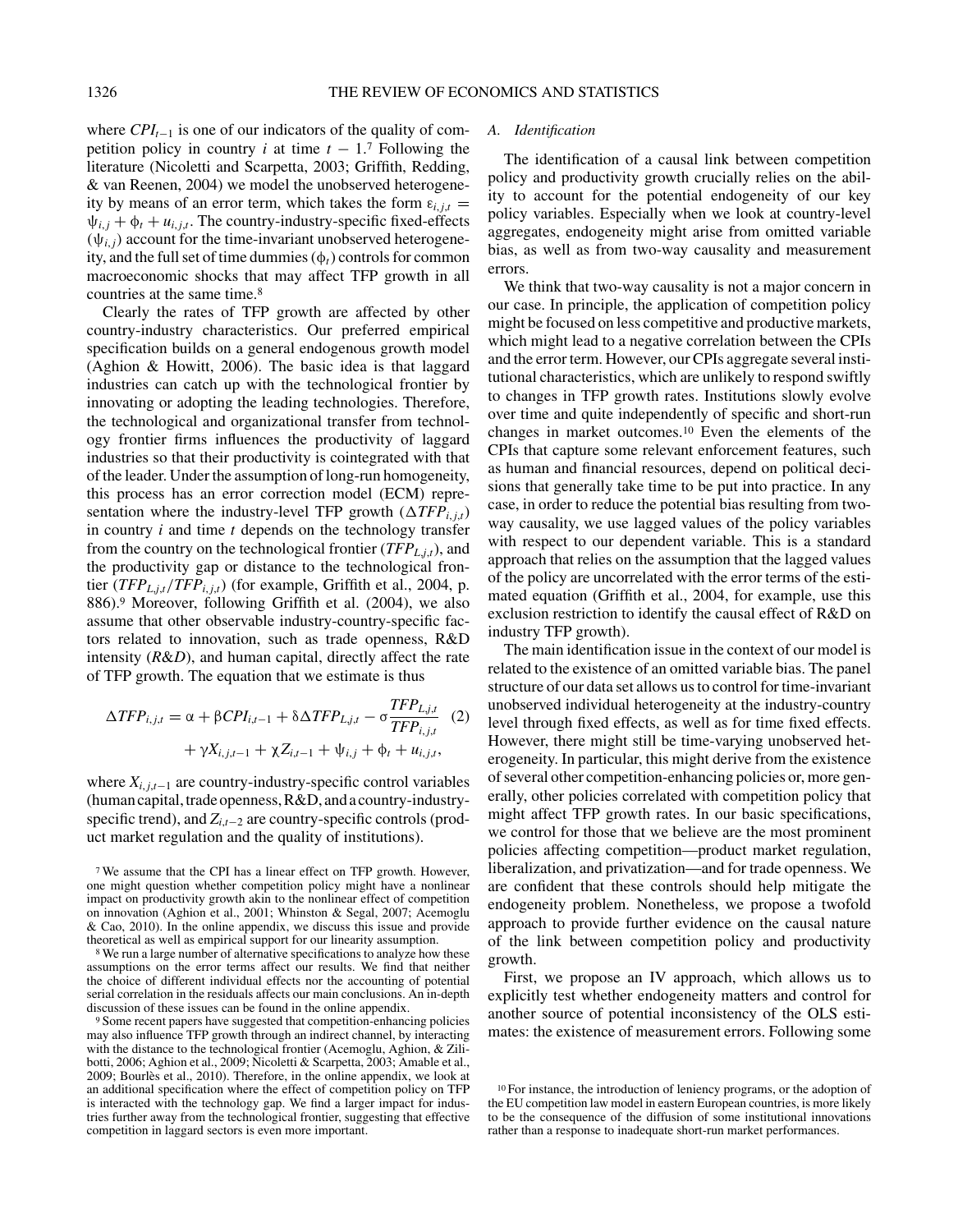recent contributions, which find political variables to determine policy outcomes (Besley & Case, 2000; Duso & Röller, 2003; Duso & Seldeslachts, 2010), we use the government's ideological positions on regulatory issues as possible instruments.11

Second, in addition to the IV estimation, we adopt a less formal approach to improve our identification strategy, which looks at potential heterogeneous effects of competition policy on TFP growth. We search for situations where we expect competition policy to have a differential effect on productivity as compared to other omitted factors or policies. If we were to observe this kind of behavior in the data, this would enhance our confidence that the estimated nexus between the quality of a competition policy regime and TFP growth can be interpreted in a causal way.

We think two dimensions of heterogeneity are important in this respect. The first is related to country-specific characteristics. We expect competition policy to be more effective in countries where the quality of the legal institutions is higher. In fact, national courts are strongly involved in the enforcement of competition policy, as they often retain the power to adjudicate antitrust cases either directly or in appeal. Yet, crucial for our argument, courts are not directly involved in the adoption of other productivity-enhancing policies (for instance, regulation, R&D subsidies or fiscal policy). The second dimension of heterogeneity we look at is related to industry-specific characteristics. Our data encompass industries belonging to both manufacturing and service sectors. We expect the former to be significantly more affected by competition policy. The reason is that services are in general subject to strong sector-specific product market regulations, such as price control, entry regulation, and state ownership, which play a more significant role in these industries than competition policy in shaping the competitive environment and, hence, productivity outcomes. This intuition is empirically supported by Nicoletti and Scarpetta (2003), who find that deregulation plays a significantly greater role in fostering productivity in services than in manufacturing sectors. This kind of regulation clashes with competition policy, and for this reason, we expect that competition policy will be less effective in industries where the tightness of product market regulation is greater.12

## **III. Data Sample and Descriptive Statistics**

We estimate our model (2) on a sample of 22 industries in twelve countries over the period 1995 to 2005: Canada, the Czech Republic, France, Germany, Hungary, Italy, Japan, the Netherlands, Spain, Sweden, the United Kingdom, and the United States.13 We use data at both the national level and the industry level. National-level data are used to measure the policy variables (competition policy, product market regulation) and the quality of the institutions. The remaining variables are measured at the industry level.14

In the following sections, we briefly describe our main explanatory variables, the CPI, as well as our dependent variable TFP growth.15 Moreover, all of these variables are discussed in depth in the online appendix, where we also describe the other independent variables, as well as the instruments used in our regression. Table 1 reports the preliminary statistics and gives a very short description for all variables.

## *A. Measuring the Quality of Competition Policy: The CPIs*

The quality of a competition policy regime should be evaluated on the basis of its ability to deter firms that operate within its jurisdiction from undertaking those behaviors that, by impairing competition, reduce social welfare. Following Becker's (1968) theory of optimal deterrence, we consider that the level of deterrence of a competition policy is determined by three fundamental elements: the size of the sanctions, the probability of detection and conviction, and the probability of errors. Several institutional and enforcement features of a competition policy regime might affect these three factors (Buccirossi et al., 2009). The features that we believe have the strongest impact on them and, hence, on the level of deterrence of anticompetitive behaviors, are the degree of independence of the competition authority with respect to political or economic interests; the separation between the adjudicator and the prosecutor in a competition case; how close the rules that make the partition between legal and illegal conducts are to their effect on social welfare; the scope of the investigative powers the competition authority holds; the level of the overall loss that can be imposed on firms and their employees if these are convicted; the toughness of a competition authority, which is given by its level

<sup>&</sup>lt;sup>11</sup> These variables are reelaborated from the data collected by Woldendorp, Keman, and Budge (2000), Cusack and Fuchs (2002), and Klingemann et al. (2006). They represent the weighted average of the government parties' programmatic positions on particular economic issues, where the weights are the number of each party's votes. As a robustness check, we also use an alternative set of instruments derived from a well-established practice in industrial organization (Hausman, 1997). This consists of using different aggregations of the potentially endogenous variables in other markets as an instrument for the same variables in the market of interest. These additional results are discussed in depth in the online appendix

<sup>12</sup>Clearly other forms of regulation, such as health and safety regulations, might also have an additional effect on productivity growth in manufacturing industries. However, these regulations are inherently different from policies that directly control the competitive process and should not affect our identification argument.

<sup>13</sup> These countries have been selected to be representative of different legal systems (common law and civil law), to include both EU and non-EU countries and, among the EU countries, both founding members and countries that have recently entered the EU—Hungary and the Czech Republic.

<sup>14</sup> The 22 industries (ISIC rev.3 codes) included in the study are the following: agriculture, forestry, and fishing; mining and quarrying; food products; textile, clothing, and leather; wood products; paper, printing, and publishing; petroleum and coal products; chemical products; rubber and plastics; nonmetallic mineral products; metal products; machinery; electrical and optical equipment; transport equipment; furniture and miscellaneous manufacturing; electricity, gas, and water; construction; hotels and restaurants; transport and storage; communication; financial intermediation; and business services.

<sup>15</sup> A more exhaustive discussion of all the issues touched on in this section can be found in the companion paper (Buccirossi et al., 2011). Moreover, the online appendix provides a more in-depth overview of the properties of some of our indicators and their distributions.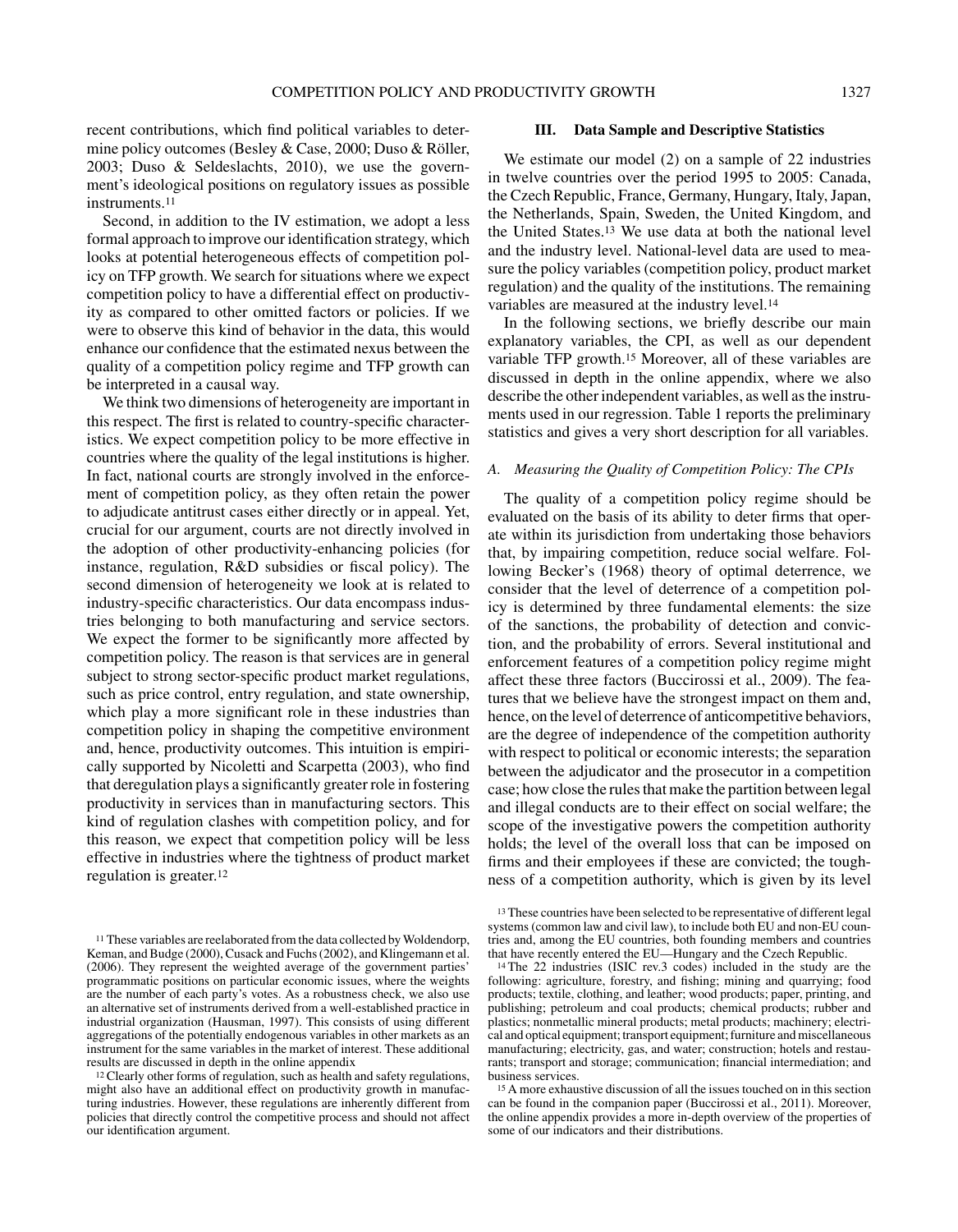# 1328 THE REVIEW OF ECONOMICS AND STATISTICS

| .<br>TREEBBOART 91/31191199       |              |         |           |                |         |                                                           |
|-----------------------------------|--------------|---------|-----------|----------------|---------|-----------------------------------------------------------|
|                                   | Observations | Mean    | <b>SD</b> | Minimum        | Maximum | Description                                               |
| TFP growth                        | 1847         | 0.0096  | 0.0686    | $-0.2818$      | 0.2727  | TFP growth from the EU-KLEMS database                     |
| TFP leader                        | 1847         | 0.0154  | 0.0931    | $-0.7863$      | 0.6246  | Country-industry with the highest TFP relative to a       |
|                                   |              |         |           |                |         | common reference point                                    |
| Technology gap (TFP)              | 1847         | 0.6891  | 0.6697    | $\mathbf{0}$   | 5.6063  | $TFP_{Lit} - TFP_{iit}$                                   |
| LP growth                         | 1863         | 0.0299  | 0.0727    | $-0.2766$      | 0.2796  | Growth of value added per worker                          |
| LP leader                         | 1863         | 0.0459  | 0.0940    | $-0.4899$      | 1.2823  | Country-industry with the highest LP relative to a        |
|                                   |              |         |           |                |         | common reference point                                    |
| Technology gap (LP)               | 1863         | 2.9848  | 5.0550    | $\overline{0}$ | 88.0470 | $LP_{Lit} - LP_{iit}$                                     |
| R&D                               | 1463         | 0.0253  | 0.0574    | $\mathbf{0}$   | 0.4041  | Yearly industry-level R&D expenditures over industry      |
|                                   |              |         |           |                |         | value added                                               |
| Human capital                     | 1783         | 0.1171  | 0.0977    | 0.0058         | 0.5588  | Share of high-skilled labor employed in each              |
|                                   |              |         |           |                |         | country-industry in a given year                          |
| Trade openness                    | 1847         | 1.0096  | 1.8350    | $\mathbf{0}$   | 17.2785 | Yearly industry imports over industry value added         |
| <b>PMR</b>                        | 1847         | 1.6721  | 0.5227    | 0.9234         | 3.0336  | OECD indicator of product market regulation               |
| <b>CPI</b>                        | 1847         | 0.4976  | 0.1019    | 0.3167         | 0.7035  | Aggregate competition policy index based on subjective    |
|                                   |              |         |           |                |         | weights                                                   |
| CPI (equal weights)               | 1847         | 0.4327  | 0.1028    | 0.2240         | 0.6773  | Aggregate competition policy index based on equal         |
|                                   |              |         |           |                |         | weights                                                   |
| CPI_institution                   | 1847         | 0.6048  | 0.1114    | 0.3513         | 0.7735  | Institution competition policy index based on subjective  |
|                                   |              |         |           |                |         | weights                                                   |
| CPI enforcement                   | 1847         | 0.2802  | 0.1587    | 0.0499         | 0.7513  | Enforcement competition policy index based on             |
|                                   |              |         |           |                |         | subjective weights                                        |
| CPI_antitrust                     | 1847         | 0.5023  | 0.1032    | 0.3292         | 0.7047  | Antitrust competition policy index based on subjective    |
|                                   |              |         |           |                |         | weights                                                   |
| CPI_mergers                       | 1847         | 0.4834  | 0.1137    | 0.1372         | 0.6999  | Mergers competition policy index based on subjective      |
|                                   |              |         |           |                |         | weights                                                   |
| Enforcement costs                 | 1847         | 22.1471 | 8.2423    | 9.4000         | 33.5000 | Cost of enforcing contracts–World Bank Doing Business     |
|                                   |              |         |           |                |         | Database                                                  |
| Rule of law                       | 1847         | 1.4263  | 0.4141    | 0.5251         | 1.8801  | World Bank Worldwide Governance Indicator for rule of     |
|                                   |              |         |           |                |         | law                                                       |
| Legal system                      | 1847         | 8.1494  | 1.0655    | 5.5667         | 9.6246  | Index_2 (legal system) from the Fraser Institute Database |
| Market regulation (per403)        | 1847         | 1.3767  | 1.2564    | $\mathbf{0}$   | 5.5007  | Government's programmatic position: need for              |
|                                   |              |         |           |                |         | regulations                                               |
| Economic planning (per404)        | 1847         | 0.3348  | 0.6229    | $\mathbf{0}$   | 2.6971  | Government's programmatic position: need for economic     |
|                                   |              |         |           |                |         | planning                                                  |
| Welfare state limitation (per505) | 1847         | 0.5264  | 0.5679    | $\mathbf{0}$   | 1.9637  | Government's programmatic position: need of welfare       |
|                                   |              |         |           |                |         | state limitations                                         |

Table 1.—Preliminary Statistics

We present preliminary statistics for all used variables in the selected estimation sample.

of activity and the size of the sanctions that are imposed on firms and their employees in the event of a conviction; and the amount and the quality of the financial and human resources a competition authority can rely on when performing its tasks.

We collected information on each of these features.16 We gathered these data separately for the three possible infringements of the antitrust legislation—hard-core cartels, other anticompetitive agreements, and abuses of dominance—and for the merger control policy in each country and for each of the years in the sample. Most of this information was directly obtained from the competition authorities of the thirteen jurisdictions included in our sample through a tailored questionnaire.17 These data were integrated with information derived from the OECD and from the competition authorities' own websites and publications.

The CPIs have a pyramidal structure.<sup>18</sup> We collected data for each of the seven key features of competition policy mentioned above. Each piece of information was then assigned a score, on a scale of 0 to 1, against a benchmark of generally agreed best practice (from worst to best).19 All the information on a specific policy feature was summarized in a separate

<sup>16</sup> For instance, to measure the quality of the law, we collected information on the standard of proof that is required when deciding on a specific type of violation, as well as the nature of the goals that inform the decision-making process. To measure the competition authority's powers during investigations, we collected information on the power to impose, or request, interim measures; the powers to gather information by inspecting the premises of the firms under investigation or the private premises of the firms' employees; and the powers to gather information by wiretapping the conversations of the firms' employees. Buccirossi et al. (2011) describe all these issues in depth.

<sup>&</sup>lt;sup>17</sup> Our sample includes twelve countries and thirteen jurisdictions, as it includes the European Union. We surveyed only the competition authorities that are either independent public bodies or ministerial agencies or departments; we did not survey the courts (but we have collected data on their powers and activities).

<sup>&</sup>lt;sup>18</sup> Our methodology is akin to the one developed by the OECD for the indicators of product market regulations (PMR) and the competition law and policy indexes (CPI). See Boylaud, Nicoletti, and Scarpetta (2000) and Conway and Nicoletti (2005, 2006) for the former and  $H_{01}$  (2007) for the latter.

<sup>19</sup> When a data entry is quantitative, it is normalized by dividing it by the highest corresponding value held by any competition authority in the sample, so even quantitative information assumes a value between 0 and 1.The best practice is determined by relying on scientific papers and books, documents prepared by international organizations (such as the International Competition Network and the OECD), and our judgment.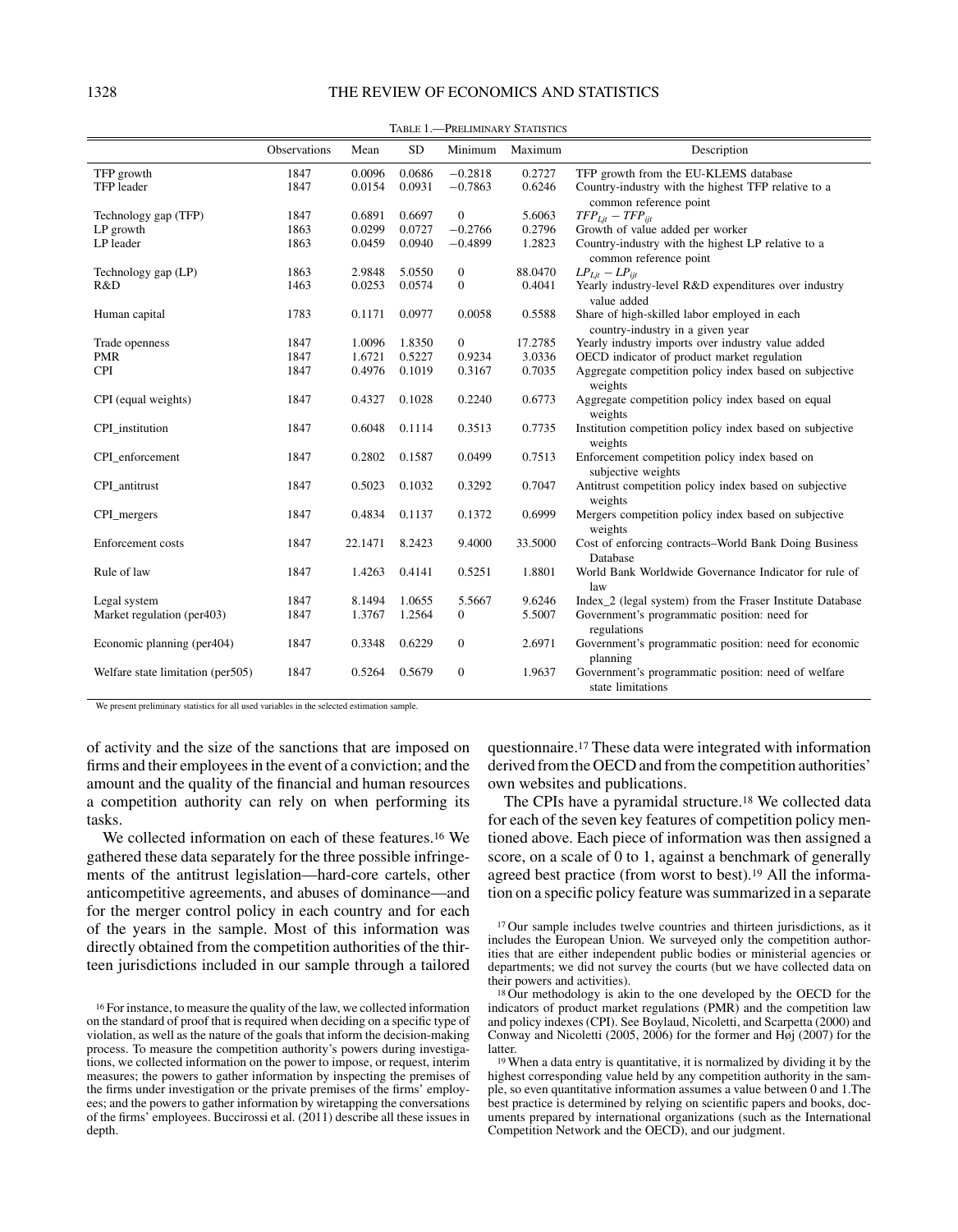low-level index using a set of weights to linearly aggregate it. We calculated separate indexes for specific aspects of the competition policy regime (the three possible competition law infringements and mergers) to take into account the differences in the legal framework and, where possible, in the enforcement.

The low-level indicators were subsequently aggregated into two sets of medium-level indexes: one that summarizes the institutional features of the competition policy regime and one that summarizes its enforcement features. The mediumlevel indexes were then aggregated to form a number of different summary indexes. More specifically, we calculated (for each country and each year in the sample): (a) one index that refers to all antitrust infringements (the antitrust CPI) and one that refers to the merger control process (the mergers CPI); (b) one index that assesses the institutional features (the institutional CPI) and one that assesses the enforcement features (the enforcement CPI); and (c) a single index that incorporates all the information on the competition policy regime in a jurisdiction (the aggregate CPI).

The weights employed in this aggregation process are based on the relevance that in our view each item deserves.20 However, to check whether our choice of weights has a decisive influence on the results, we also used three alternative weighting schemes. The first uses an agnostic approach and weights each piece of information equally. The second aggregates the features of competition policy using factor analysis.21 The correlations between the aggregate CPIs built with our weights and these two alternative CPIs are very high (0.97 and 0.96, respectively) and significantly different from 0 at the 1% level. Third, we also used a weighting scheme based on random weights. From a uniform distribution (0,1), we randomly generate 1,000 sets of weights, which are then normalized to sum to 1. For each of these sets, we build one aggregate CPI.22

#### *B. Dependent Variable*

In this section we describe in brief our main dependent variable: TFP growth. An in-depth description of the productivity-related measures is provided in the online appendix.

The measure of TFP growth comes from the EU-KLEMS database.23 TFP growth is measured by the Solow resid-

ual within the growth accounting framework under certain restrictive assumptions. One of these assumptions is that prices are equal to marginal costs. Following Griffith, Harrison, and Macartney (2006), we relax this assumption by multiplying the labor and capital shares by the industry-level markup, which is estimated as the ratio between industrylevel value added and labor and capital costs (see Paquet & Roubidoux, 2001).24 In our sample, the average TFP growth at the industry level ranges between  $-1.7\%$  for the business services sector and 3.7% for the communications sector. The average TFP growth in the entire sample is 0.0096%.

We then use TFP levels to determine the technology frontier at the country-industry level and the technology gap between each country-industry and the frontier. Following the existing literature (Griffith et al., 2004; Nicoletti & Scarpetta, 2003), we obtain the technology gap using a two-step procedure. First, we calculate the ratio between the level of TFP in each country-industry and the geometric mean of the TFP levels in all the countries included in the sample for that industry. The frontier is defined as the country-industry with the highest ratio. Second, we obtain the technology gap by subtracting all the observed country-industry ratios from the frontier ratio.

While TFP growth is a rich measure, which incorporates the effects of all inputs on production, it might be affected by measurement errors due to its complexity. Therefore, we check our results using a simpler but partial measure of efficiency: labor productivity (LP) growth. When we use LP growth as a dependent variable in our regressions, we redefine the frontier variables (the LP of the leader and the technology gap) accordingly.

## *C. Simple Correlations*

Before moving to our estimation results, we look at the simple correlation between TFP growth and the CPI at the country-aggregate level. We compute a weighted average for TFP growth using the industry value added as a weight. The correlation coefficient is large and positive (0.29) and significantly different from 0 at the 1% level. We calculate a positive correlation between the average TFP growth and the CPI for most of the countries. In particular, we calculate a positive and significant correlation coefficient for the Czech Republic (0.83), France (0.32), Germany (0.43), Hungary (0.13), Japan (0.21), the Netherlands (0.39), and the United Kingdom (0.51).

Furthermore, there is a substantial variation in TFP growth measures among the 22 industries within a country. In this study we exploit this heterogeneity dimension to support our

<sup>20</sup> We have been very conservative in the choice of the weights and departed from equal weights only for situations for which there were robust theoretical reasons to do so. Moreover, we tried to be as transparent and explicit as possible in explaining why we chose each particular weight. The in-depth description of these issues is in Buccirossi et al. (2011).

<sup>&</sup>lt;sup>21</sup> A complete description of this alternative methodology and the results is found in Buccirossi et al. (2011).

<sup>22</sup> In the online appendix, we report the distribution of the OLS and IV coefficients estimates for the regressions where we use these 1,000 aggregate CPIs, and we show that our main findings are not affected by the choice of the weights.

<sup>23</sup> The EU-KLEMS project is funded by the European Commission, Research Directorate General as part of the 6th Framework Programme, Priority 8, Policy Support and Anticipating Scientific and Technological

Needs. For a short overview of the methodology and results of the EU KLEMS database, see Timmer, O'Mahaney, and van Ark (2007).

<sup>&</sup>lt;sup>24</sup> The concerns that one might express on the ability of the markup to measure the intensity of competition in a market are not necessarily relevant for the correction implemented in the calculation of the Solow residual. Indeed, this correction cleans the TFP measure of the error due to the existence of a divergence between price and marginal cost (the markup).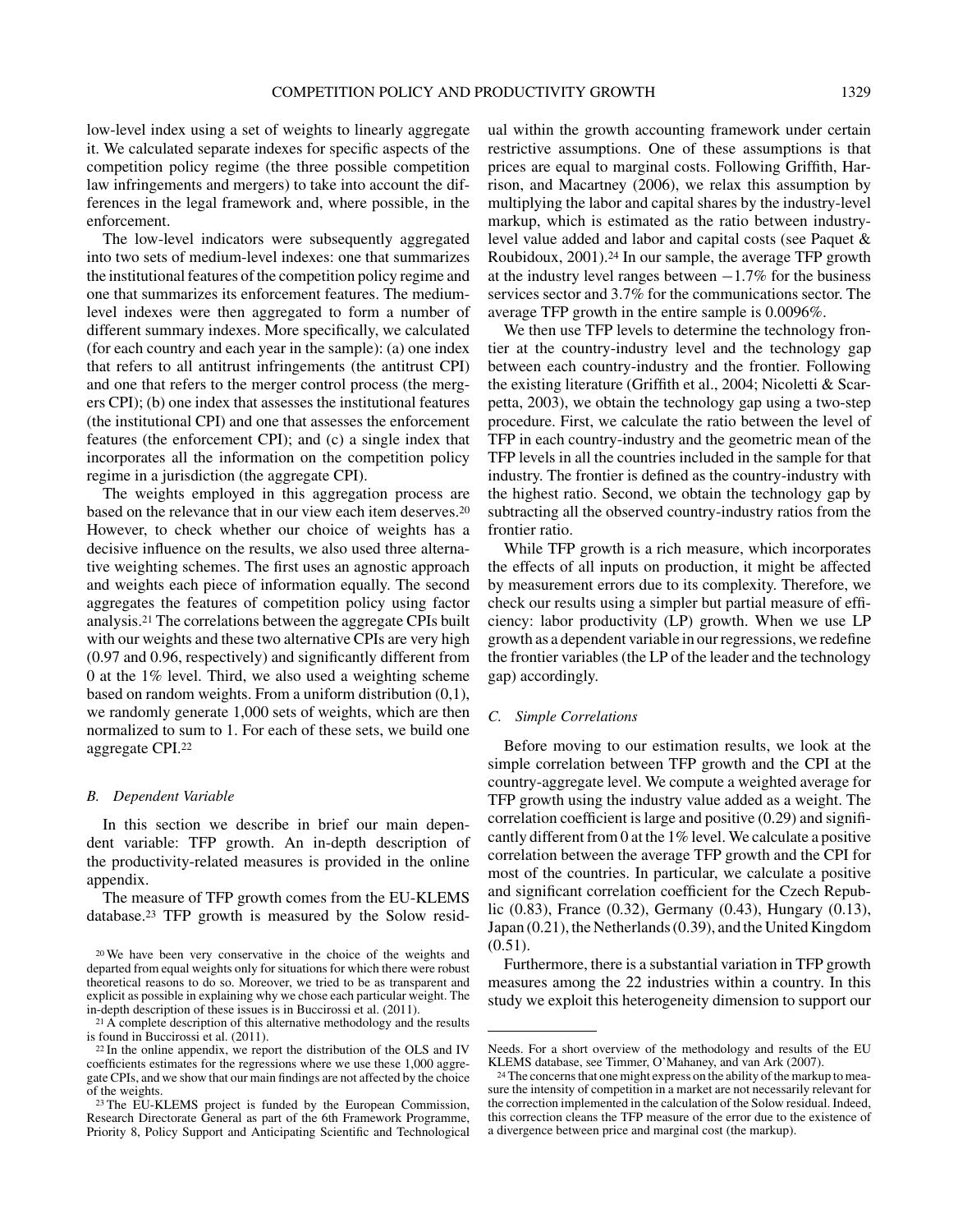| Dependent Variable    | $\triangle TFP$<br>(1) | $\triangle TFP$<br>(2) | $\Delta LP$<br>(3) | $\triangle TFP$<br>(4) | $\triangle TFP$<br>(5) | $\Delta LP$<br>(6) |
|-----------------------|------------------------|------------------------|--------------------|------------------------|------------------------|--------------------|
| L.CPI                 | $0.0731**$             |                        | $0.0652**$         | $0.0924***$            |                        | $0.0884***$        |
|                       | (0.0246)               |                        | (0.0219)           | (0.0243)               |                        | (0.0225)           |
| L.CPI (equal weights) |                        | $0.0848***$            |                    |                        | $0.0925***$            |                    |
|                       |                        | (0.0253)               |                    |                        | (0.0209)               |                    |
| TFP/LP leader         |                        |                        |                    | $0.0653**$             | $0.0651**$             | $0.0795**$         |
|                       |                        |                        |                    | (0.0233)               | (0.0233)               | (0.0351)           |
| L.Techno Gap(TFP/LP)  |                        |                        |                    | $0.0075*$              | $0.00748*$             | $0.0113***$        |
|                       |                        |                        |                    | (0.0041)               | (0.0042)               | (0.0024)           |
| Industry trend        |                        |                        |                    | $0.0445***$            | $0.0464***$            | $0.0548***$        |
|                       |                        |                        |                    | (0.0052)               | (0.0054)               | (0.0064)           |
| L. Import penetration |                        |                        |                    | $0.0144***$            | $0.0144***$            | $0.0235**$         |
|                       |                        |                        |                    | (0.0039)               | (0.0039)               | (0.00897)          |
| L.PMR                 |                        |                        |                    | $-0.0312$              | $-0.0264$              | $-0.0143$          |
|                       |                        |                        |                    | (0.0196)               | (0.0203)               | (0.0161)           |
| Constant              | $-0.288***$            | $0.171***$             | $0.144***$         | $-0.137**$             | $-0.151**$             | $-0.969***$        |
|                       | (0.0140)               | (0.0167)               | (0.0174)           | (0.0536)               | (0.0527)               | (0.150)            |
| <b>Observations</b>   | 1,847                  | 1,847                  | 1,863              | 1,847                  | 1,847                  | 1,863              |
| $R^2$                 | 0.250                  | 0.251                  | 0.234              | 0.269                  | 0.269                  | 0.278              |

Table 2.—Basic OLS Regressions: Aggregated Index

In columns 1, 2, 4, 5, and 7, the dependent variable is TFP growth corrected for markups. In columns 3 and 6, the dependent variable is LP growth. Standard errors in parentheses are robust and allow for correlation among industries in the same country. In all regressions, we insert country-industry dummies and time dummies. Significant at \*10%, \*\*5%, and \*\*\*1%

identification strategy, as competition policy might affect various industries in different ways. Accordingly, we also look at the pairwise correlation between the CPI and TFP growth at the industry-country level. Again, this correlation is positive (0.08) and significantly different from 0 at the 1% level. Our empirical model starts from this simple correlation to identify the causal effect of the policy.

# **IV. The Results**

We first consider the simple, average effect of competition policy on productivity growth by using the various CPIs discussed in section IIIA and estimating models (1) and (2). In all regressions, we include year dummies and industry-country fixed effects to control for unobserved heterogeneity among industries and countries, as well as for time fixed effects. When estimating model (2), we further control for other competition-enhancing policies as measured by the OECD PMR index and trade liberalization, and we introduce a country-industry-specific deviation from the trend to account for potentially different business cycles at the country-industry level. Finally, we also control for the frontier-related measures. Most of the explanatory variables are lagged by one year to reduce possible endogeneity issues. Standard errors are clustered at the country level to allow for correlation among industries in the same country. We estimate the model by OLS. After discarding some extreme outliers, our sample consists of 1,847 country-industry-time observations.25

#### *A. The Basic Model*

In column 1 of table 2 we report the results of the basic specification of model (1). The key result is that the coefficient estimate for the aggregate CPI is positive (0.0924) and statistically significant at the 1% level: competition policy is positively correlated to TFP growth. Our main result persists if we use an equal-weight aggregate CPI (column 2) instead of using the one built with our preferred weighting scheme, as well as if we use LP growth as an alternative dependent variable (column 3).26

We then move to our preferred and richer specification described in model (2), where we control for the TFP level at the technological frontier, the technology gap, and other competition-enhancing policies. Again, we estimate a positive and significant impact of competition policy on productivity growth, independent of whether we use our preferred aggregated CPI measure (column 4), the equal-weight aggregated CPI (column 5), or LP growth (column 6) as the dependent variable. These estimates also indicate the existence of a significant effect from an economic point of view. For instance, a coefficient estimate of 0.09 for the aggregate CPI implies an average elasticity of TFP growth with respect to the aggregate CPI of around 4.48 at the mean value of the variables.27 Estimates for all the other control variables conform to our expectations and to previous results reported in the literature. This gives us confidence about the quality of our preferred specification. In particular, we find that the TFP level of the leader, the technology gap, and import

<sup>25</sup> We dropped the observations corresponding to the first and the last percentiles of the TFP growth distribution.

<sup>26</sup> The number of observations for this specification is a bit different because we dropped the observations corresponding to the first and the last percentiles of the LP growth (instead of TFP growth) distribution.

<sup>&</sup>lt;sup>27</sup> To give a more concrete idea of the economic meaning of this estimate, we can look at one example, such as the food products industry in the United Kingdom. In this industry, TFP growth in 2001 was 3.2%, while in 2002 it was 5.2%, with an increase of 62.5%. In the same year, the U.K. aggregate CPI increased by 4.6%. According to the estimated elasticity, the improvement in competition policy in the United Kingdom, as represented by the increase in the CPI, is responsible for 22.1% of the actual increase in TFP growth. Hence, without the improvement in the U.K. competition policy, TFP growth in 2002 would have been 4.53% (3.2%  $\times$  (1 + (0.619–  $(0.221)$ ).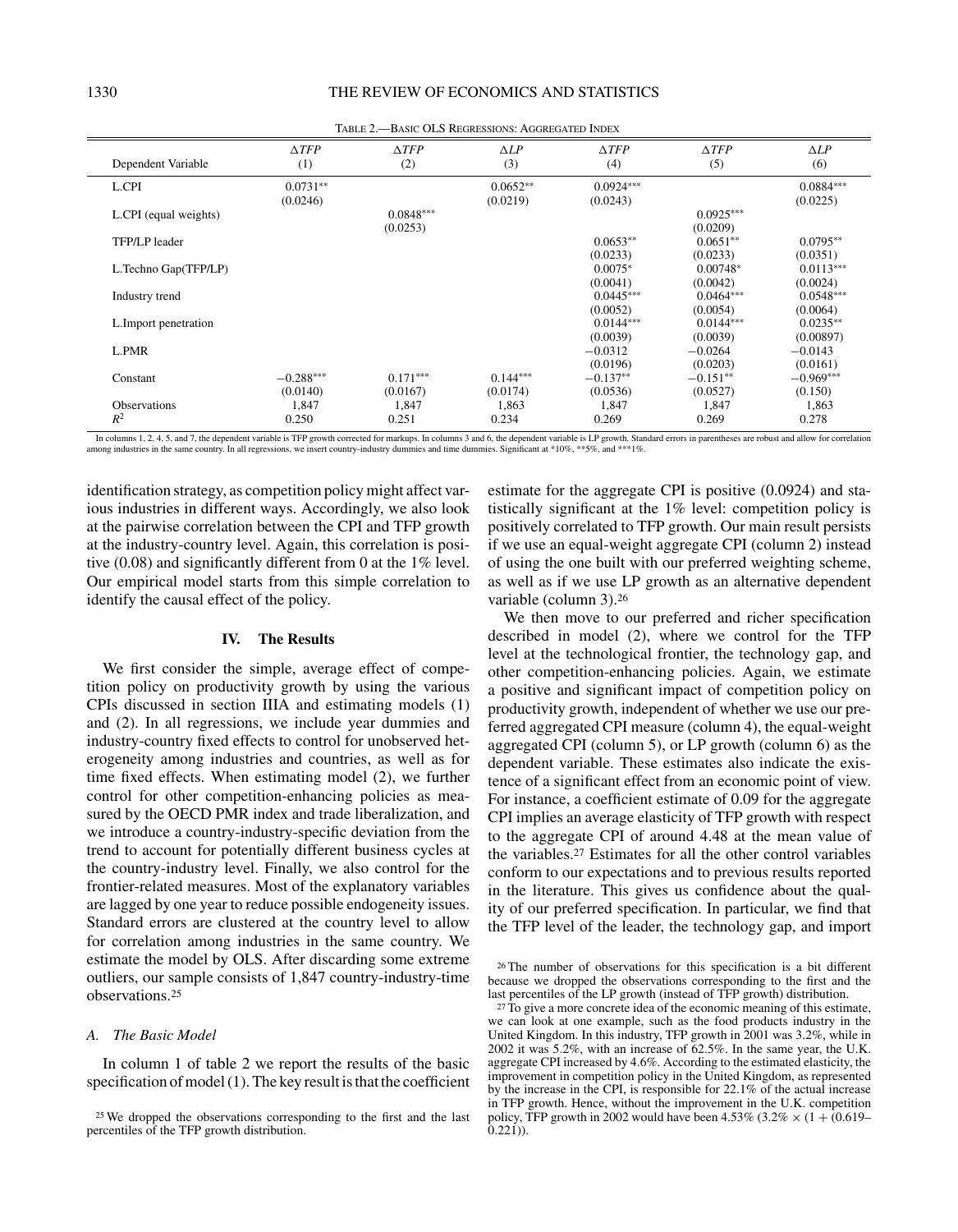Table 3.—OLS Regressions: Disaggregated Indexes

|                       | OLS.<br>(1) | OLS.<br>(2) | OL S<br>(3) | <b>OLS</b><br>(4) |
|-----------------------|-------------|-------------|-------------|-------------------|
| <b>TFP</b> leader     | $0.0656**$  | $0.0659**$  | $0.0654**$  | $0.0653**$        |
|                       | (0.0233)    | (0.0232)    | (0.0233)    | (0.0234)          |
| Industry trend        | $0.0428***$ | $0.0438***$ | $0.0444***$ | $0.0443***$       |
|                       | (0.0051)    | (0.0053)    | (0.0051)    | (0.0054)          |
| L.Techno Gap          | $0.0075*$   | $0.0076*$   | $0.0075*$   | $0.0075*$         |
|                       | (0.0042)    | (0.0042)    | (0.0041)    | (0.0042)          |
| L. Import penetration | $0.0142***$ | $0.0144***$ | $0.0144***$ | $0.0144***$       |
|                       | (0.0040)    | (0.0040)    | (0.0040)    | (0.0040)          |
| L.PMR                 | $-0.0304$   | $-0.0266$   | $-0.0336$   | $-0.0249$         |
|                       | (0.0196)    | (0.0250)    | (0.0197)    | (0.0206)          |
| L.CPI_institution     | $0.0705***$ |             |             |                   |
|                       | (0.0227)    |             |             |                   |
| L.CPI enforcement     |             | $0.0400*$   |             |                   |
|                       |             | (0.0195)    |             |                   |
| L.CPI antirust        |             |             | $0.0957***$ |                   |
|                       |             |             | (0.0255)    |                   |
| L.CPI_mergers         |             |             |             | $0.0744***$       |
|                       |             |             |             | (0.0221)          |
| Constant              | $-0.133**$  | $-0.117*$   | $-0.132**$  | $-0.143**$        |
|                       | (0.0551)    | (0.0594)    | (0.0526)    | (0.0587)          |
| $R^2$                 | 0.268       | 0.267       | 0.269       | 0.268             |
| <b>Observations</b>   | 1,847       | 1,847       | 1,847       | 1,847             |

The dependent variable is TFP growth corrected for markups. Standard errors in parentheses are robust and allow for correlation among industries in the same country. In all regressions we insert country-industry dummies and time dummies. Significant at \*10%, \*\*5%, and \*\*\*1%.

penetration have a positive and significant impact on productivity growth (whether measured as TFP or LP); while we find that product market regulation, in the form of barriers to competition, has a negative effect on productivity growth, though this is not significant as in Nicoletti and Scarpetta (2003).28 Finally, the country-industry-specific trend that we introduced to account for short-run cyclical fluctuations in demand also has a positive and significant impact.29

We then move to analyze the impact of the various dimensions of competition policy, as measured by our more disaggregated CPIs. In table 3, we focus on the difference between institutions and enforcement (columns 1 and 2) and between mergers and antitrust (columns 3 and 4). Again, we obtain results similar to those observed in our basic specifications: the various dimensions of competition policy have a positive and significant effect on productivity growth. With the exception of the antitrust CPI, the size of the effect is, however, always smaller than the one measured by the aggregate CPI, and in some cases, it is also less significant. In particular, the results for the enforcement CPI are the weakest, as the coefficient estimate drops to 0.04 and loses significance. We believe that this result is due to the quality of the information

incorporated in this index, which, because of the limited data on enforcement kept by competition authorities, covers only the level and the quality of the monetary and human resources available to competition authorities.

The established positive and significant relationship between the quality of competition policy, and in particular of its institutional design in the area of antitrust, and productivity growth, is the key finding of this study. As we discussed in section 2.1, one major concern for the causal interpretation of this effect is the potential endogeneity of the policy. A first step we have undertaken to address this issue consists of lagging the policy variables and controlling for most of the determinants of productivity growth discussed in the literature. In the next section, we provide further evidence to support our claim that the established link between competition policy and productivity growth is of a causal nature.

#### *B. Instrumental Variables*

The next step that we propose in terms of identification strategy is to use an instrumental variables (IV) approach. The results of these IV estimations are reported in table 4. Following Duso and Röller (2003) and Duso and Seldeslachts (2010), we use political variables related to the government's programmatic position toward competition and regulation as instruments for the policy. Independent of whether we instrument only for the aggregate CPI (columns 1, 3, and 5), or for both the aggregate CPI and PMR indexes (columns 2, 4, and 6), whether we use our preferred aggregate CPI (columns 1 and 2) or the equal-weight one (columns 3 and 4), or whether we use LP growth instead of TFP growth as dependent variable (columns 5 and 6), we always find a positive and significant coefficient estimate for the aggregate CPI. This is even larger in size than that reported in our basic OLS specifications.30 This result is reassuring, as IV estimates are consistent in the presence of endogeneity. The instruments used seem to work properly: they are correlated to the instrumented variables, as shown by the high values taken by the *F*-statistic for the excluded instruments, as well as the high value of the partial  $R^2$  of the excluded instruments in the first-stage regressions. High values of the robust Kleibergen-Paap Wald rk F statistic signal that the instruments are not weak in the sense of Staiger and Stock (1997). Furthermore, the instruments are not correlated with the error term as shown by the Hansen *J* statistic. In table 5, we report the first-stage regressions for the IV specifications of table 4. As expected, a pro-regulation attitude of the government (per403) and a pro-welfare limitation programmatic position (per404) are, respectively, negatively and positively correlated to the CPI (CPI\_equal\_weights) and positively and

<sup>28</sup> In an additional specification reported in the online appendix, we look at whether the effect of competition policy on TFP growth differs depending on the size of the technology gap. The estimated effect of competition policy is much larger and more significant (0.124) for country-industries further away from the frontier than for country-industries closer to the frontier (0.053).

<sup>29</sup> As we mentioned in section II, there are two other important control variables, R&D and human capital, for which we unfortunately have many missing values. We run several additional regressions controlling for these two major drivers of productivity growth, and our results are not affected. We report and discuss these specifications in the online appendix.

<sup>&</sup>lt;sup>30</sup> In the specifications where we use LP growth as a measure of productivity, we again have a slightly different number of observations since we drop the observations corresponding to the first and the last percentiles of the LP (instead of TFP) growth distribution.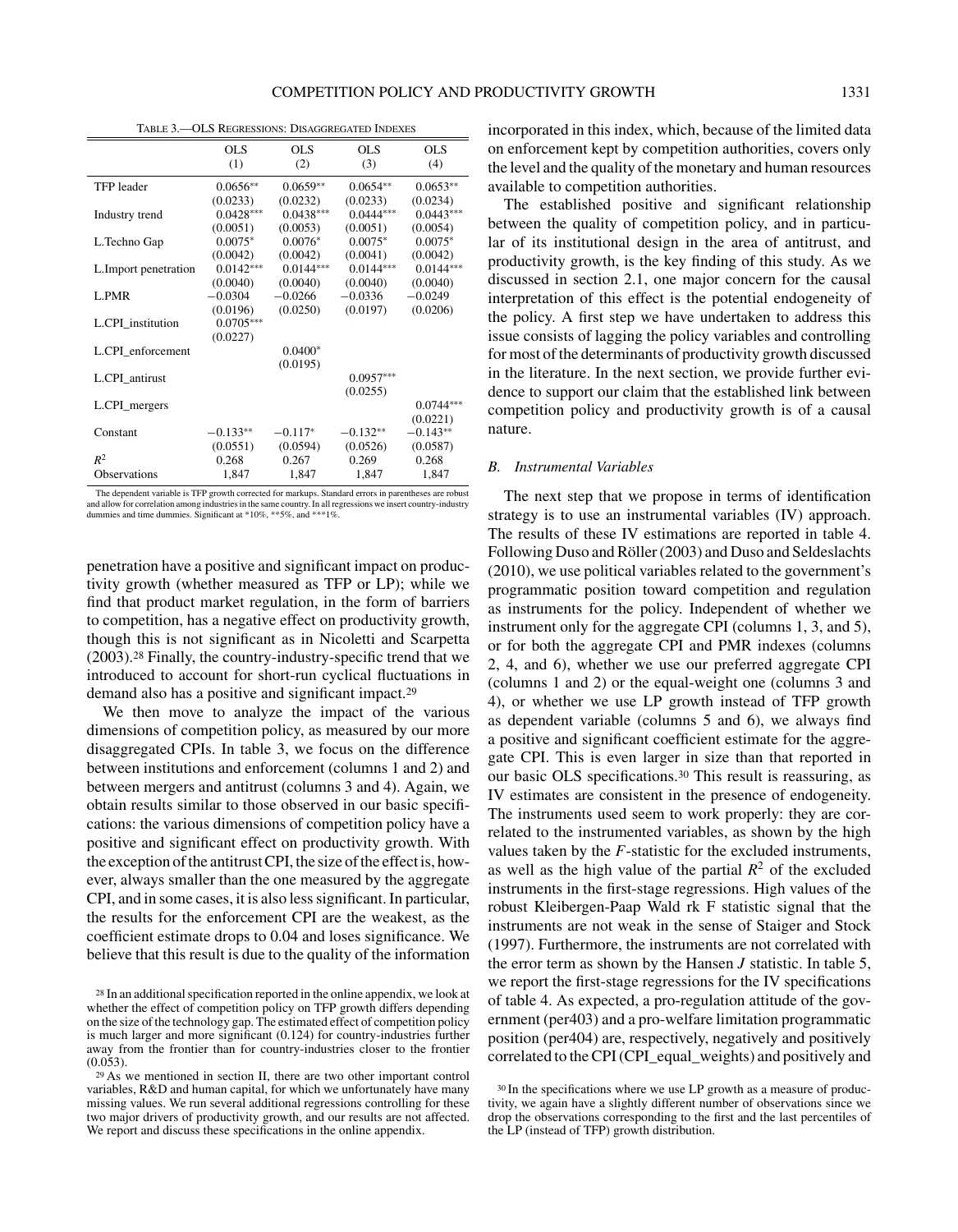| $\triangle TFP$ | $\triangle TFP$                                                                                                                                                                                                  | $\triangle TFP$                                                                                                                                                                                                            | $\triangle TFP$                                                                                                                                                                                                                | $\Delta LP$                                                                                                                                                                                                                            | $\Delta LP$<br>(6)                                                                                                                                                                                   |
|-----------------|------------------------------------------------------------------------------------------------------------------------------------------------------------------------------------------------------------------|----------------------------------------------------------------------------------------------------------------------------------------------------------------------------------------------------------------------------|--------------------------------------------------------------------------------------------------------------------------------------------------------------------------------------------------------------------------------|----------------------------------------------------------------------------------------------------------------------------------------------------------------------------------------------------------------------------------------|------------------------------------------------------------------------------------------------------------------------------------------------------------------------------------------------------|
|                 |                                                                                                                                                                                                                  |                                                                                                                                                                                                                            |                                                                                                                                                                                                                                |                                                                                                                                                                                                                                        |                                                                                                                                                                                                      |
| $0.222**$       | $0.218**$                                                                                                                                                                                                        |                                                                                                                                                                                                                            |                                                                                                                                                                                                                                | $0.267**$                                                                                                                                                                                                                              | $0.260**$                                                                                                                                                                                            |
| (0.102)         | (0.102)                                                                                                                                                                                                          |                                                                                                                                                                                                                            |                                                                                                                                                                                                                                | (0.107)                                                                                                                                                                                                                                | (0.107)                                                                                                                                                                                              |
|                 |                                                                                                                                                                                                                  | $0.134*$                                                                                                                                                                                                                   | $0.128*$                                                                                                                                                                                                                       |                                                                                                                                                                                                                                        |                                                                                                                                                                                                      |
|                 |                                                                                                                                                                                                                  |                                                                                                                                                                                                                            |                                                                                                                                                                                                                                |                                                                                                                                                                                                                                        |                                                                                                                                                                                                      |
|                 |                                                                                                                                                                                                                  |                                                                                                                                                                                                                            |                                                                                                                                                                                                                                | $0.0807***$                                                                                                                                                                                                                            | $0.0804***$                                                                                                                                                                                          |
|                 |                                                                                                                                                                                                                  |                                                                                                                                                                                                                            |                                                                                                                                                                                                                                |                                                                                                                                                                                                                                        | (0.0179)                                                                                                                                                                                             |
|                 |                                                                                                                                                                                                                  |                                                                                                                                                                                                                            |                                                                                                                                                                                                                                |                                                                                                                                                                                                                                        | $0.0113***$                                                                                                                                                                                          |
|                 |                                                                                                                                                                                                                  |                                                                                                                                                                                                                            |                                                                                                                                                                                                                                |                                                                                                                                                                                                                                        | (0.0013)                                                                                                                                                                                             |
|                 |                                                                                                                                                                                                                  |                                                                                                                                                                                                                            |                                                                                                                                                                                                                                |                                                                                                                                                                                                                                        | $0.0601**$                                                                                                                                                                                           |
|                 |                                                                                                                                                                                                                  |                                                                                                                                                                                                                            |                                                                                                                                                                                                                                |                                                                                                                                                                                                                                        | (0.0249)                                                                                                                                                                                             |
|                 |                                                                                                                                                                                                                  |                                                                                                                                                                                                                            |                                                                                                                                                                                                                                |                                                                                                                                                                                                                                        | $0.0240***$                                                                                                                                                                                          |
|                 |                                                                                                                                                                                                                  |                                                                                                                                                                                                                            |                                                                                                                                                                                                                                |                                                                                                                                                                                                                                        | (0.0038)                                                                                                                                                                                             |
|                 |                                                                                                                                                                                                                  |                                                                                                                                                                                                                            |                                                                                                                                                                                                                                |                                                                                                                                                                                                                                        | $-0.0433**$                                                                                                                                                                                          |
|                 |                                                                                                                                                                                                                  |                                                                                                                                                                                                                            |                                                                                                                                                                                                                                |                                                                                                                                                                                                                                        | (0.0205)                                                                                                                                                                                             |
|                 |                                                                                                                                                                                                                  |                                                                                                                                                                                                                            |                                                                                                                                                                                                                                |                                                                                                                                                                                                                                        | $-0.135**$                                                                                                                                                                                           |
|                 |                                                                                                                                                                                                                  |                                                                                                                                                                                                                            |                                                                                                                                                                                                                                |                                                                                                                                                                                                                                        | (0.0682)                                                                                                                                                                                             |
|                 |                                                                                                                                                                                                                  |                                                                                                                                                                                                                            |                                                                                                                                                                                                                                |                                                                                                                                                                                                                                        | 55.73                                                                                                                                                                                                |
|                 |                                                                                                                                                                                                                  |                                                                                                                                                                                                                            |                                                                                                                                                                                                                                |                                                                                                                                                                                                                                        | 273.56                                                                                                                                                                                               |
|                 |                                                                                                                                                                                                                  |                                                                                                                                                                                                                            |                                                                                                                                                                                                                                |                                                                                                                                                                                                                                        | 51.335                                                                                                                                                                                               |
|                 |                                                                                                                                                                                                                  |                                                                                                                                                                                                                            |                                                                                                                                                                                                                                |                                                                                                                                                                                                                                        |                                                                                                                                                                                                      |
|                 |                                                                                                                                                                                                                  |                                                                                                                                                                                                                            |                                                                                                                                                                                                                                |                                                                                                                                                                                                                                        | 3.167(2)                                                                                                                                                                                             |
|                 |                                                                                                                                                                                                                  |                                                                                                                                                                                                                            |                                                                                                                                                                                                                                |                                                                                                                                                                                                                                        | 0.2478                                                                                                                                                                                               |
|                 |                                                                                                                                                                                                                  |                                                                                                                                                                                                                            |                                                                                                                                                                                                                                |                                                                                                                                                                                                                                        | 1,863                                                                                                                                                                                                |
|                 | (1)<br>$0.0638***$<br>(0.0186)<br>$0.007*$<br>(0.004)<br>$0.0487**$<br>(0.0237)<br>$0.0146***$<br>(0.0036)<br>$-0.0402***$<br>(0.0137)<br>$-0.118*$<br>(0.0628)<br>51.00<br>51.00<br>2.616(3)<br>0.2105<br>1,847 | (2)<br>$0.0640***$<br>(0.0186)<br>$0.007*$<br>(0.004)<br>$0.0486**$<br>(0.0237)<br>$0.0146***$<br>(0.0036)<br>$-0.0493***$<br>(0.0195)<br>$-0.108*$<br>(0.0646)<br>55.16<br>268.56<br>50.82<br>2.183(2)<br>0.3357<br>1,847 | (3)<br>(0.0694)<br>$0.0645***$<br>(0.0185)<br>$0.007**$<br>(0.004)<br>$0.0487**$<br>(0.0237)<br>$0.0145***$<br>(0.0036)<br>$-0.0272**$<br>(0.0173)<br>$-0.0603$<br>(0.0426)<br>121.64<br>121.64<br>3.712(2)<br>0.5311<br>1,847 | (4)<br>(0.0706)<br>$0.0647***$<br>(0.0185)<br>$0.007*$<br>(0.004)<br>$0.0482**$<br>(0.0237)<br>$0.0145***$<br>(0.0036)<br>$-0.0333*$<br>(0.0184)<br>$-0.0521$<br>(0.0466)<br>116.86<br>268.56<br>112.88<br>3.521(2)<br>0.7575<br>1,847 | (5)<br>(0.0179)<br>$0.0114***$<br>(0.0013)<br>$0.0603**$<br>(0.0249)<br>$0.0241***$<br>(0.0038)<br>$-0.0269*$<br>(0.0145)<br>$-0.153**$<br>(0.0663)<br>51.53<br>51.53<br>4.450(3)<br>0.2995<br>1,863 |

Table 4.—IV Regressions: Aggregated Index

In columns 1 to 4, the dependent variable is TFP growth corrected for mark-ups. In columns 5 and 6, the dependent variable is LP growth. Standard errors in parentheses are robust and allow for correlation among industries in the same country. The instruments are per108, per403, per404, and per505. In columms 1, 3, and 5, only the CPI is instrumented, while in columns 2, 4, and 6, both CPI and PMR are instrumented. The value of th *p*-value for the Wu-Hausman *F*-statistic. In all regressions we insert country-industry dummies and time dummies. Significant at \*10%, \*\*5%, and \*\*\*1%.

#### Table 5.—First-Stage Regressions

| Specification<br>Dependent Variable | <b>CPI</b><br>(1) | <b>CPI</b><br>(2) | CPI_equal<br>(3) | 4<br>CPI_equal<br>(4) | 2 & 4<br><b>PMR</b><br>(5) | <b>CPI</b><br>(6) | 6<br><b>CPI</b><br>(7) | 6<br><b>PMR</b><br>(8) |
|-------------------------------------|-------------------|-------------------|------------------|-----------------------|----------------------------|-------------------|------------------------|------------------------|
| $L.$ per $108$                      | $0.1292***$       | $0.0124***$       | $0.00940***$     | $0.00880***$          | $-0.0071**$                | $0.012847***$     | $0.0123***$            | $-0.00733**$           |
|                                     | (0.0013)          | (0.0013)          | (0.00111)        | (0.00113)             | (0.0030)                   | (0.00124)         | (0.00126)              | (0.00299)              |
| $L.$ per $403$                      | $-0.0083***$      | $-0.0126***$      | $-0.00988***$    | $-0.0147***$          | $0.0578***$                | $-0.00838***$     | $-0.0128***$           | $-0.05776***$          |
|                                     | (0.0015)          | (0.0014)          | (0.00131)        | (0.00123)             | (0.0033)                   | (0.0015)          | (0.00137)              | (0.00324)              |
| $L.$ per $404$                      | $0.0060**$        | 0.0034            | $0.00880***$     | $0.00586**$           | $-0.0353***$               | $0.0062***$       | 0.0035                 | $-0.03512***$          |
|                                     | (0.0030)          | (0.0054)          | (0.00263)        | (0.00268)             | (0.0072)                   | (0.00296)         | (0.0030)               | (0.0071)               |
| L.per <sub>505</sub>                | 0.0011            | $0.0191***$       | $-0.0139***$     | $0.00615**$           | $0.2404***$                | 0.0011            | $0.0193***$            | $0.2406***$            |
|                                     | (0.0039)          | (0.0031)          | (0.00351)        | (0.00280)             | (0.0075)                   | (0.00397)         | (0.0031)               | (0.0074)               |
| Partial $R^2$                       | 0.1148            | 0.1229            | 0.2362           | 0.2290                | 0.4056                     | 0.1148            | 0.1229                 | 0.4075                 |
| <b>Observations</b>                 | 1.847             | 1,847             | 1.847            | 1.847                 | 1,847                      | 1,863             | 1,863                  | 1,863                  |

The dependent variable is CPI in columns 1, 2, 7, and 8, CPI equal weights in columns 4 and 5, and 95, and 9. In columns 2 and 4, only the CPI/CPI equal weights is instrumented, while in columns 2-3, 5-6, and 8-9 both the CPI/CPI equal weights and PMR are simultaneously instrumented. The partial R<sup>2</sup> of excluded instruments and the value of the F-statistic for the test of excluded instruments in the first-stage regressions are reported. In all regressions, we insert country-industry dummies and time dummies, as well as all the other exogenous variables from the main regression. Significant at \*10%, \*\*5%, and \*\*\*1%.

negatively correlated to PMR. A pro-EU attitude (per104) correlates positively with the CPI and negatively with the PMR index, which is consistent with the tendency of the European Commission to support the development of more competitive markets. Although always consistent, IV estimates are not efficient in the absence of endogeneity. Hence, we run a Wu-Hausman test of endogeneity and cannot reject the null hypothesis that the policies are exogenous at the 1% level. Therefore, from now on, we will focus on the OLS estimates, which, in the absence of endogeneity, are more efficient.31

These results support our claim that the established positive link between competition policy and productivity growth can

be interpreted in a causal way, as they allow us to reject the hypothesis that the policies are endogenous.

#### *C. Heterogeneous Effects*

In the final, informal, step of our identification strategy, we exploit the possible heterogeneous effect of competition policy. The idea is that competition policy should be more effective in countries that have a better institutional environment and in sectors that are less subject to industryspecific regulations. This should not be the case for other (omitted) policies. Moreover, the analysis of such nonlinearities with respect to the institutional environment provides a novel contribution to a recently expanding literature on the complementarities between competition policy and the efficiency of (legal) institutions (Aghion & Howitt, 2006). The

<sup>31</sup> In the online appendix, we report the IV estimates for several of the specifications discussed in the next sections. All our results are qualitatively and quantitatively unaffected.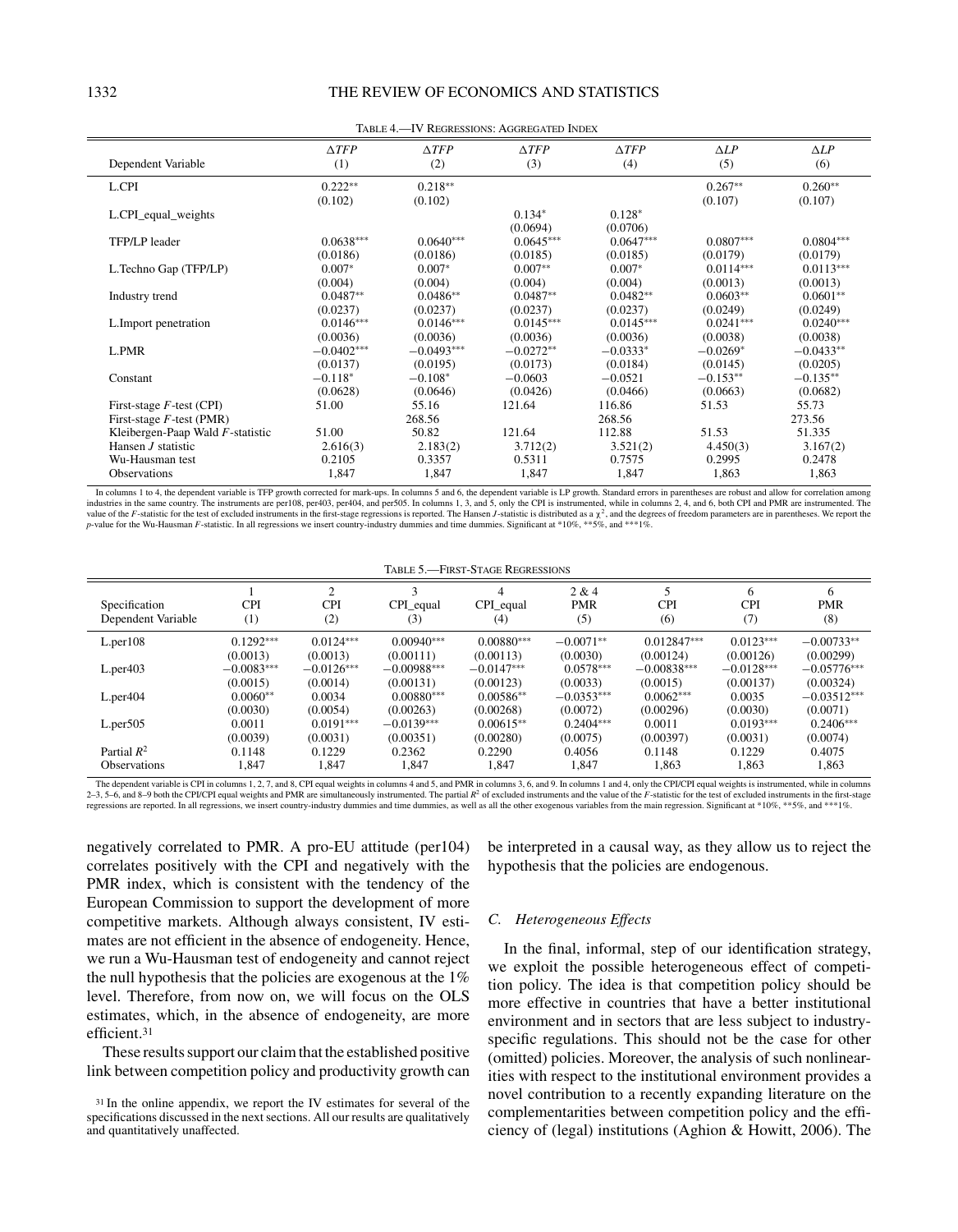# COMPETITION POLICY AND PRODUCTIVITY GROWTH 1333

|                                |                                     |                         | TABLE 6.- INTERACTIONS REGRESSIONS |                         |                         |                         |
|--------------------------------|-------------------------------------|-------------------------|------------------------------------|-------------------------|-------------------------|-------------------------|
|                                | <b>OLS</b><br>(1)                   | $_{\rm OLS}$<br>(2)     | <b>OLS</b><br>(3)                  | <b>OLS</b><br>(4)       | <b>OLS</b><br>(5)       | <b>OLS</b><br>(6)       |
| Enforcement cost               | $-0.0100***$<br>(0.0007)            |                         | $-0.0063**$<br>(0.0027)            |                         |                         |                         |
| Rule of law<br>Legal system    | 0.0211<br>(0.0298)<br>$0.0115*$     |                         |                                    | 0.0471<br>(0.0391)      | $0.0137*$               |                         |
| L.CPI                          | (0.0059)<br>$0.0830***$<br>(0.0204) |                         |                                    |                         | 0.0069                  |                         |
| L.CPI_LOe                      |                                     | $0.0881***$<br>(0.0143) |                                    |                         |                         |                         |
| L.CPI_LOg                      |                                     | $0.182***$<br>(0.0324)  |                                    |                         |                         |                         |
| $L.CPI\_LOf$                   |                                     | 0.0206<br>(0.0406)      |                                    |                         |                         |                         |
| L.CPI_LOn                      |                                     | $0.263**$<br>(0.117)    |                                    |                         |                         |                         |
| $L.CPI\_IEC$                   |                                     |                         | $0.240*$<br>(0.122)                |                         |                         |                         |
| L.CPI_mEC                      |                                     |                         | $0.110***$                         |                         |                         |                         |
| L.CPI_hEC                      |                                     |                         | (0.0256)<br>$0.0938**$<br>(0.0368) |                         |                         |                         |
| L.CPI_IRL                      |                                     |                         |                                    | $0.0837**$<br>(0.0310)  |                         |                         |
| L.CPI_mRL                      |                                     |                         |                                    | $0.0945***$<br>(0.0197) |                         |                         |
| L.CPI_hRL                      |                                     |                         |                                    | $0.117**$<br>(0.0532)   |                         |                         |
| L.CPI_ILS                      |                                     |                         |                                    |                         | 0.0553<br>(0.0406)      |                         |
| L.CPI_mLS                      |                                     |                         |                                    |                         | $0.0722***$<br>(0.0253) |                         |
| L.CPI_hLS                      |                                     |                         |                                    |                         | $0.0830***$<br>(0.0255) |                         |
| L.CPI_service                  |                                     |                         |                                    |                         |                         | 0.0091<br>(0.0501)      |
| L.CPI_manifacturing            |                                     |                         |                                    |                         |                         | $0.143***$<br>(0.0420)  |
| L.PMR_service                  |                                     |                         |                                    |                         |                         | $-0.0485**$<br>(0.0189) |
| L.PMR_manifacturing            |                                     |                         |                                    |                         |                         | $-0.0235$<br>(0.0188)   |
| $\mathbb{R}^2$<br>Observations | 0.273<br>1,847                      | 0.270<br>1,847          | 0.271<br>1,847                     | 0.270<br>1,847          | 0.270<br>1,847          | 0.272<br>1,847          |

The dependent variable is TFP growth corrected for markups. Standard errors in parentheses are robust and allow for correlation among industries in the same country. In all regressions, we insert country-industry dummies and time dummies. We control for TFP Leader, Techno Gap, Industry trend, PMR, Import Penetration, and a constant term, but we do not report the coefficient estimates for space limitation and as they are comparable with those reported in table 2. Significant at the \*10%, \*\*5%, and \*\*\*1%.

results of the analysis of these nonlinear effects are reported in table 6.32

In the first column, we present our basic specification where we simultaneously control for several institutional dimensions. Institutions seem to have a significant direct impact on productivity growth. Yet unlike previous studies (for example, Voigt, 2009), we find that the positive and significant effect of competition policy on productivity growth is not affected by these additional controls. This reinforces the view that our indicators are able to capture the specific features of a competition policy regime, and not the general quality of a country's institutional environment.

In column 2 we then interact the aggregate CPI with the dummies for legal origins. While the effectiveness of competition policy is significantly higher in countries with German and Nordic legal origins, it is clearly less so in countries with French legal origins, which in our sample are France, Italy, and Spain. These results seem to be in line with findings reviewed by La Porta, Lopez de Silanes, and Shleifer (2008), who report that countries with civil law are associated with a heavier-hand regulation, which has an adverse impact on markets and economic performance.

We then explore which characteristics of a legal system are important drivers of competition policy effectiveness. To exploit in the best possible way the limited variation in our institutional data and at the same time allow for nonlinear effects through a step function, we have transformed our continuous institutional variables into categorical variables based

<sup>32</sup> Due to the lack of space, we do not report the coefficient estimates for all control variables because they are very similar to those reported in our previous regressions.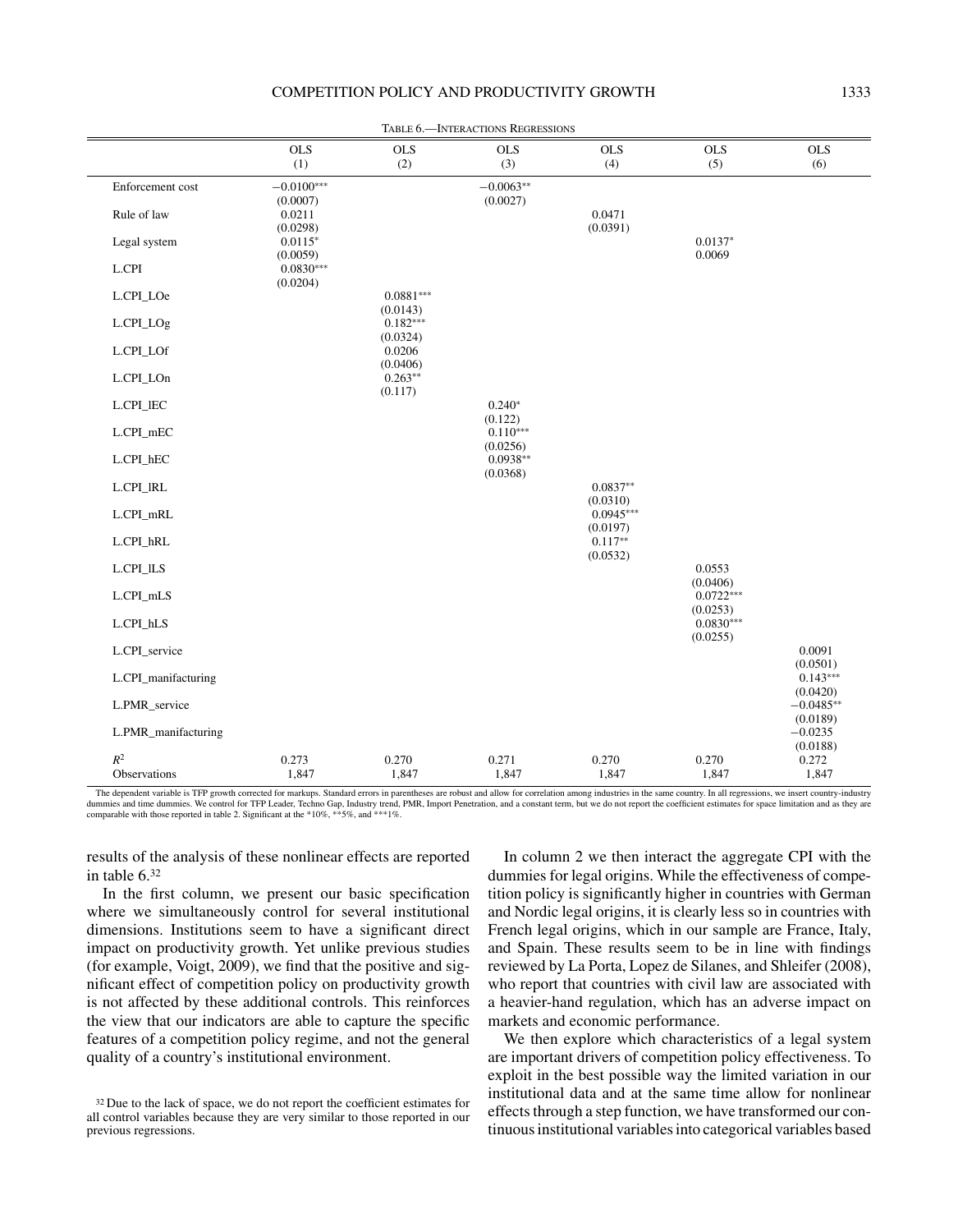on their distribution. Thus, for each institutional variable, we have defined three dummies for different levels of institutional quality: low level *l* (up to the 33rd percentile of the distribution), medium level *m* (from the 33rd to the 66th percentile), and high level *h* (from the 66th percentile). Finally, we interact these dummies with the aggregate CPI.

In column 3 we report the results for the specification where we interact the Aggregate CPI with the dummies measuring the cost of enforcing contract (EC).<sup>33</sup> Although competition policy seems to have a positive and significant effect, independent of the levels of contract enforcement, the effect is substantially larger—indeed more than double (0.240) for countries with low enforcement costs (CPI\_lEC). Hence, our results support the view that competition policy effectiveness might be stronger in countries where law enforcement is more efficient. In columns 4 and 5, we report the results of the specifications where we interact the aggregate CPI with the Fraser rule of law (RL) index and the WGI's legal system (LS) index.34 In both cases, we observe competition policy to be less effective in countries with less efficient legal institutions, such as countries with a low rule of law or a poor legal system.

The reported results point to complementarities between competition policy and some dimensions of the legal institutions. This does not mean that policies in countries with a worse legal system or higher costs of enforcing contracts must be ineffective, but rather that their (partial) ineffectiveness can be better explained by the poor functioning of the more general legal institutions. Therefore, policy changes in these countries must be adequately designed to account for the additional constraints posed by the legal system.

The second dimension of heterogeneity of the degree of competition policy's effectiveness is industry specific. As we pointed out, most of the service industries in our sample electricity, gas, water, communication, financial intermediation, and so on—are subject to more or less heavy-handed sector-specific regulations, and the organization of competition in these industries is partially delegated to sectoral authorities. Our claim, therefore, is that competition policy should have less of a bite in such industries, but this should not necessarily be true for other productivity-enhancing policies, such as, fiscal policy and labor regulations. We report the results of the specification where we estimate separate coefficients for the aggregate CPI, as well as for PMR in service and manufacturing sectors in column 6 of table 6. For the aggregate CPI, we find a large (0.143) and statistically significant coefficient estimate in the manufacturing sectors, while the coefficient is much smaller and not significant in the service industries. Moreover, similar to Nicoletti and

Scarpetta (2003), we find that the coefficient for PMR is negative and significant in services but not in the manufacturing industries.35 These results conform with our expectations.

All the results reported in this section point to the existence of significant and sizable heterogeneous effects of competition policy on productivity growth. The estimated differential effects should not be expected for other public policies. Hence, these further results can be seen as additional evidence that makes us more confident about the causal nature of the link we identify.

Finally, we perform several robustness checks by using different CPIs and different measures of productivity growth, as well as different sample sizes. The results for these checks, which largely confirm our main findings, are reported and extensively discussed in the online appendix.

#### **V. Conclusion**

The aim of competition policy is to ensure that firms refrain from undertaking behaviors that reduce social welfare by impairing competition. By deterring anticompetitive practices, competition policy should make markets work more effectively and foster efficiency. In this paper, we estimate the effect of the key institutional and enforcement features of a competition policy, summarized in a set of indicators, the CPIs, on productivity growth in 22 industries of twelve OECD countries between 1995 and 2005.

Our results indicate that a well-designed and wellimplemented competition policy has a significant impact on TFP growth. The coefficient for the aggregate CPIs is positive and statistically significant in a variety of specifications of our model. The aggregate CPI also remains highly significant when we control for several other industry-country-specific factors, frontier-related variables, as well as the quality of a country's institutions. We obtain similar results when we look at a more disaggregated picture and separately consider the effects of a competition policy's institutional and enforcement characteristics and when we differentiate between the policing of antitrust infringements and the merger control discipline. Yet the institutional and the antitrust elements of the competition policy appear to have the strongest impact on TFP growth.

We are aware of possible identification issues and therefore adopt a multistep approach to tackle them, which is based on lagged dependent variables, instrumental variable regressions, and the exploitation of heterogeneous effects. Through this approach, we provide additional support to our claim that the link we have found between competition policy and TFP growth is of a causal nature. Furthermore, we observe complementarities between competition policy and the quality of legal institutions. The effect of the former is indeed larger in

<sup>&</sup>lt;sup>33</sup> Very similar results are obtained by using the general index for contract enforcement. However, in that case, we lose Italy, since there is no information on the time needed to enforce the contracts for this country.

<sup>34</sup> We also try specifications where we use subcomponents of the legal system index, specifically Independence of the Judiciary and Impartiality of the Courts, and find similar results. The discussion of all these institutional variables as well as their sources can be found in the online appendix.

<sup>35</sup> We also tried to disaggregate this result even more and estimate industry-specific coefficients for the aggregate CPI and the PMR indicators. The aggregate CPI has a significant impact exclusively in manufacturing industries, while the PMR indicator mostly in service industries.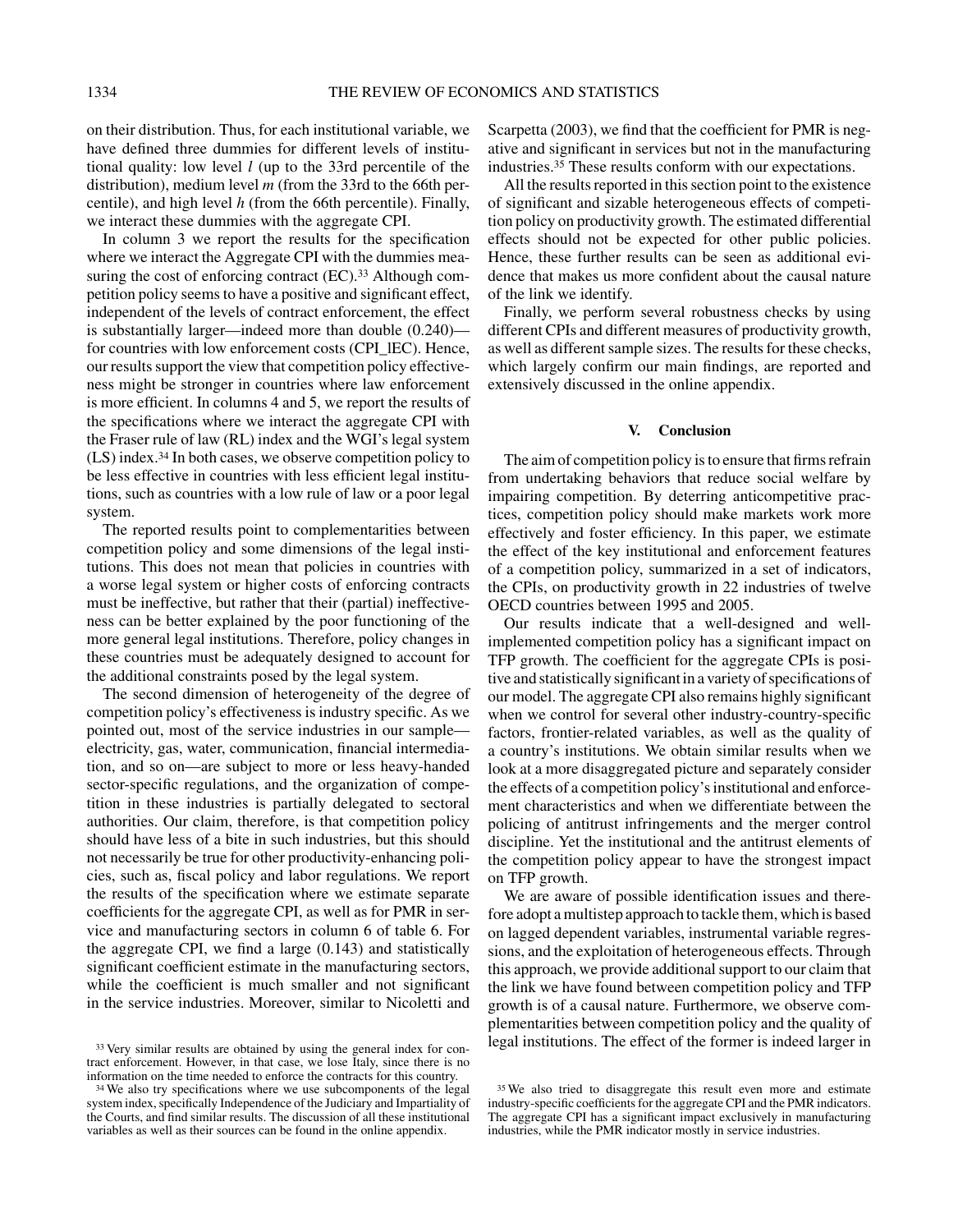countries where the enforcement costs are low and the legal system more efficient. Finally, our main findings prove to be robust to several checks, such as the use of various measures of productivity, different aggregation techniques for the CPIs, as well as several subsamples.

Our results provide support for the argument that competition policy creates gross benefits to the long-term performance of a country's economy. Nevertheless, these benefits should be compared with the costs of enforcing competition laws to perform a complete welfare assessment. Unfortunately, we did not have access to sufficiently precise and encompassing cost estimates to allow us to undertake such an analysis, which could, however, be undertaken in future work subject to further data collection. There is also scope for further refinements. Currently, we have used data on 22 industries in twelve OECD countries over ten years, but it would be interesting to expand the database so as to include more countries over a longer period and, particularly, to analyze the impact of the policy in less developed economies further away from the technological frontier. Moreover, the CPIs could be improved by including more detailed information on the enforcement features of all competition authorities and, in particular, the sanctions that are effectively imposed on convicted firms and individuals and on the number of cases investigated. However, such refinements of the CPIs are difficult to achieve because of the lack of data. Indeed, if competition authorities were to increase their accountability by collecting and keeping reliable data on the enforcement of competition policy in an easily accessible format, studying the effectiveness of competition policy would become much easier.

#### **REFERENCES**

- Acemoglu, Daron and Dan Cao, "Innovation by Entrants and Incumbents," mimeograph (2010).
- Acemoglu, Daron, Philippe Aghion, and Fabrizio Zilibotti, "Distance to Frontier, Selection, and Economic Growth," *Journal of the European Economic Association* 4 (2006), 37–74.
- Aghion, Philippe, and Mark Schankerman, "On the Welfare Effects and Political Economy of Competition-Enhancing Policies," *Economic Journal* 114 (2004), 800–824.
- Aghion, Philippe, and Peter Howitt, "Appropriate Growth Policy: A Unifying Framework," *Econometrica* 4 (2006), 269–314.
- Aghion, Philippe, Christopher Harris, Peter Howitt, and John Vickers, "Competition, Imitation and Growth with Step-by-Step Innovation," *Review of Economic Studies* 68 (2001), 467–492.
- Aghion, Philippe, Richard Blundell, Rachel Griffith, Peter Howitt, and Susanne Prantl, "Entry and Productivity Growth: Evidence from Microlevel Panel Data," *Journal of the European Economic Association* 2 (2004), 265–276.
	- "The Effects of Entry on Incumbent Innovation and Productivity," this review 91 (2009), 20–32.
- Amable, Bruno, Lilas Demmou, and Ivan Ledezma, "Product Market Regulation, Innovation, and Distance to Frontier," *Industrial and Corporate Change* 19 (2009), 117–159.
- Baker, Jonathan B., "The Case for Antitrust Enforcement," *Journal of Economic Perspectives* 17 (2003), 27–50.
- Becker, Gary, "Crime and Punishment: An Economic Approach," *Journal of Political Economy* 76 (1968), 169–217.
- Besley, Timothy, and Anne Case, "Unnatural Experiments? Estimating the Incidence of Endogenous Policies," *Economic Journal* 110 (2000), 672–694.
- Bloom, Nick, and John Van Reenen, "Measuring and Explaining Management Practices across Firms and Countries," *Quarterly Journal of Economics* 122 (2007), 1351–1408.
- Blundell, Richard, Rachel Griffith, and John van Reenen, "Market Share, Market Value and Innovation in a Panel of British Manufacturing Firms," *Review of Economic Studies* 66 (1999), 529–554.
- Botero, Juan, Simeon Djankov, Rafael La Porta, Florencio Lopez de Silanes, and Andrei Shleifer, "The Regulation of Labor," *Quarterly Journal of Economics* 119 (2004), 1339–1382.
- Bourlès, Renaud, Gilbert Cette, Jimmy Lopez, Jacques Mairesse, and Giuseppe Nicoletti, "Do Product Market Regulations in Upstream Sectors Curb Productivity Growth? Panel Data Evidence for OECD Countries," NBER working paper 16520 (2010).
- Boylaud, Oliver, Giuseppe Nicoletti, and Stefano Scarpetta, "Summary Indicators of Product Market Regulation with an Extension to Employment Protection Legislation," OECD Economics Department working paper 226 (2000).
- Buccirossi, Paolo, Lorenzo Ciari, Tomaso Duso, Giancarlo Spagnolo, and Cristiana Vitale, "Deterrence in Competition Law," WZB discussion paper SP II 2009-14 (2009).
- "Measuring the Deterrence Effect of Competition Policy: The Competition Policy Indexes," *Journal of Competition Law and Economics* 7 (2011), 165–204.
- Clarke, Julian L., and Simon J. Evenett, "The Deterrent Effects of National Anticartel Laws: Evidence from the International Vitamins Cartel," *Antitrust Bulletin* 48 (2003), 689–727.
- Conway, P. V. Janod, and Giuseppe Nicoletti, "Product Market Regulation in OECD Countries: 1998 to 2003," OECD Economics Department working paper 568 (2005).
- "Product Market Regulation in the Non-Manufacturing Sectors of OECD Countries: Measurement and Highlights," OECD Economics Department working paper 530 (2006).
- Crandall, Robert W., and Clifford Winston, "Does Antitrust Policy Improve Consumer Welfare? Assessing the Evidence," *Journal of Economic Perspectives* 17 (2003), 3–26.
- Cusack, Thomas, and Susanne Fuchs, "Documentation Notes for Parties, Governments, and Legislatures Data Set," mimeograph, Wissenschaftszentrum Berlin für Sozialforschung (2002).
- Disney, Richard, Jonathan Haskel, and Ylva Heden, "Restructuring and Productivity Growth in UK Manufacturing," *Economic Journal* 113 (2003), 666–694.
- Djankov, Simeon, Edward L. Glaeser, Rafael La Porta, Florencio Lopez de Silanes, and Andrei Shleifer, "The New Comparative Economics," *Journal of Comparative Economics* 31 (2003), 595–619.
- Djankov, Simeon, Rafael La Porta, Florencio Lopez de Silanes, and Andrei Shleifer, "The Regulation of Entry," *Quarterly Journal of Economics* 117 (2002), 1–37.
	- ——— "Courts," *Quarterly Journal of Economics* 118 (2003b), 453–517.
- Duso, Tomaso, and Jo Seldeslachts, "The Political Economy of Mobile Telecommunications Liberalization: Evidence from the OECD Countries," *Journal of Comparative Economics* 38 (2010), 199–216.
- Duso, Tomaso, and Lars-Hendrik Röller, "Endogenous Deregulation: Evidence from OECD Countries," *Economics Letters* 81 (2003), 67–71.
- Dutz, Mark, and Hayri Aydin, "Does More Intense Competition Lead to Higher Growth?" CEPR discussion paper 2249 (1999).
- Dutz, Mark, and Maria Vagliasindi, "Competition Policy Implementation in Transition Economies: An Empirical Assessment," *European Economic Review* 44 (2000), 762–772.
- Griffith, Rachel, "Product Market Competition, Efficiency and Agency Costs: An Empirical Analysis," IFS Working papers W01/12 (2001).
- Griffith, Rachel, and Rupert Harrison, "The Link between Product Market Reform and Macroeconomic Performance," ECFIN Economic Papers 209, European Commission (2004).
- Griffith, Rachel, and Rupert Harrison, and Gareth Macartney, "Product Market Reforms, Labour Market Institutions and Unemployment," *Economic Journal* 117 (2006), C142–C166.
- Griffith, Rachel, Stephen Redding, and John van Reenen, "Mapping the Two Faces of R&D: Productivity Growth in a Panel of OECD Industries," this review 86 (2004), 883–895.
- Haskel, Jonathan, "What Raises Productivity? *The Microeconomics of UK* Productivity Growth," Queen Mary, University of London research paper (2000).